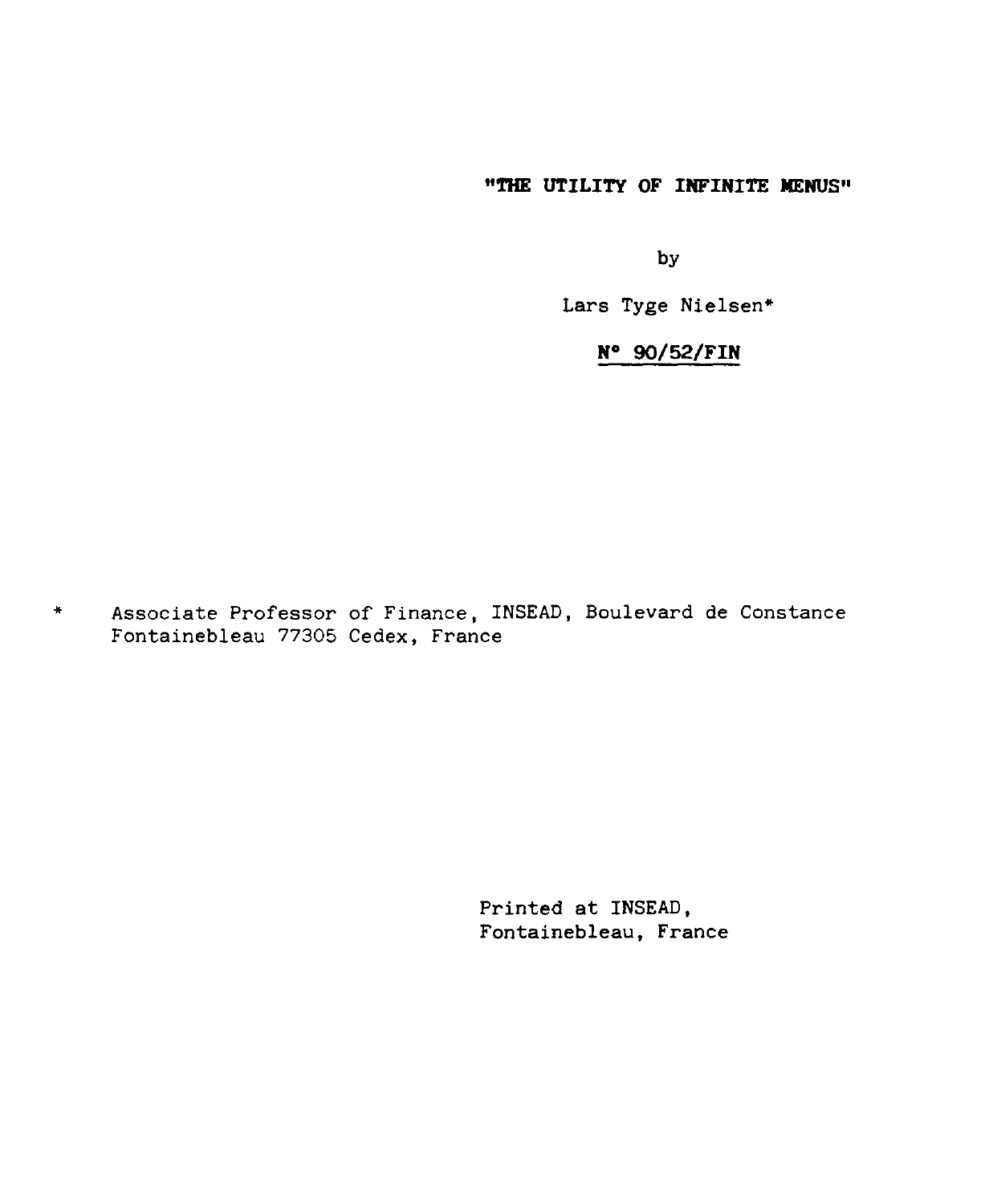# The Utility of Infinite Menus

Lars Tyge Nielsen INSEAD Boulevard de Constance 77305 Fontainebleau Cedex France

June 1990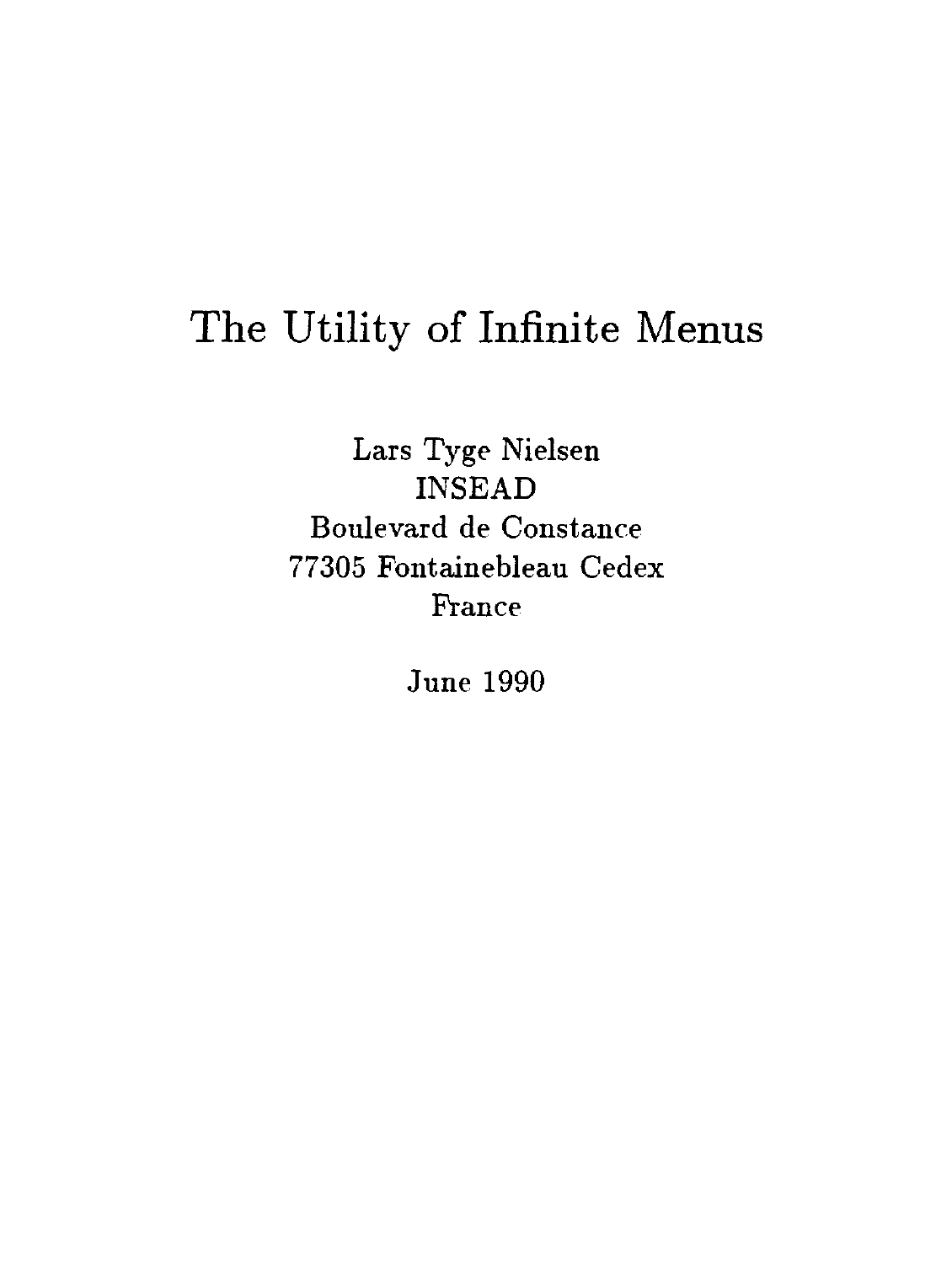#### **Abstract**

It is often argued that the St. Petersburg paradox shows that von Neumann— Morgenstern utility functions must be bounded. Shapley (1977a,b) has argued that even ordinal utility functions must be bounded. By implication, von Neumann—Morgenstern utility functions must be bounded, but the boundedness issue is independt of the considerations surrounding gambling and the St. Petersburg paradox. That view is challenged in the present paper.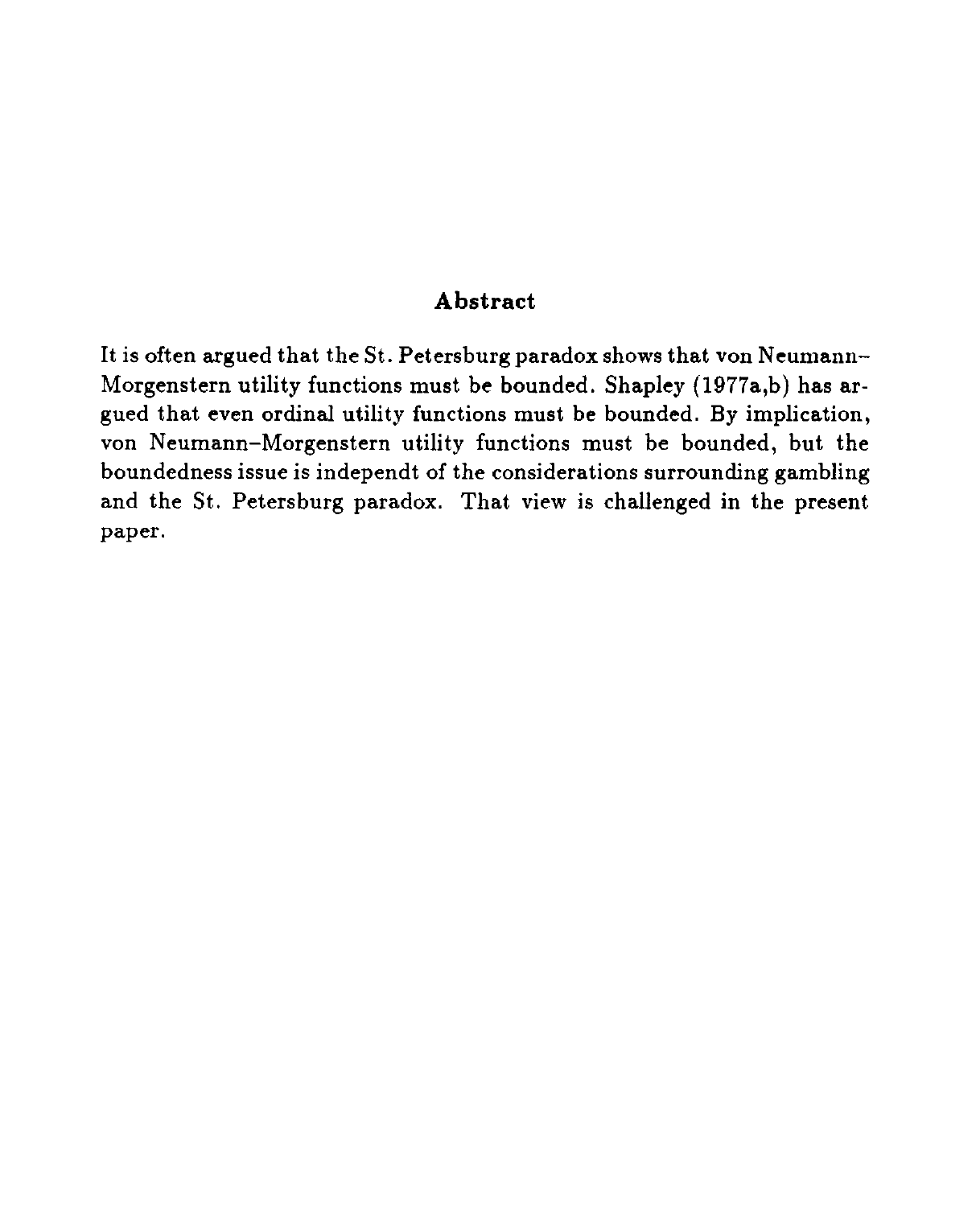# 1 Introduction

The St. Petersburg paradox, *as* generalized by Menger (1934), is an example of a gamble with infinite expected utility and infinite certain equivalent, which can be constructed whenever the utility function is unbounded above. See Samuelson (1977) for a survey and further references.

It is often argued on the basis of the St. Petersburg paradox that von Neumann-Morgenstern utility functions must be bounded. Shapley (1977a,b) has carried the argument a step further. He argues that even ordinal utility functions must be bounded. By implication, von Neumann-Morgenstern utility functions must be bounded, but the boundedness issue is independt of the considerations surrounding gambling and the St. Petersburg paradox. That view is challenged in the present paper.

Shapley's argument goes as follows. A blank check, which the recipient can exchange for any amount of money he wishes, will be preferred to any fixed amount. So, any finite-valued utility function which ranks not only fixed amounts but also the blank check must be bounded above (by the utility of the check). Shapley extends the argument from blank checks to more general "infinite menus."

I challenge this argument on the grounds that infinite menus are not necessarily ranked along with other prospects, that boundedness of an ordinal utility function implies nothing about ordinal preferences, and that the assumption that the infinite menu has finite utility is arbitrary.

The point about finite utility is elaborated by nesting Shapley's model of choice under certainty in *a* model of choice under uncertainty. The usual axiom systems for expected utility yield a finite-valued von Neumann-Morgenstern utility function. However, I demonstrate that in the presence of an infinite menu (a most preferred outcome), a reasonable alternative axiom system may yield a von Neumann-Morgenstern utility function which is not finite-valued because it assigns the value plus infinity to the infinite menu.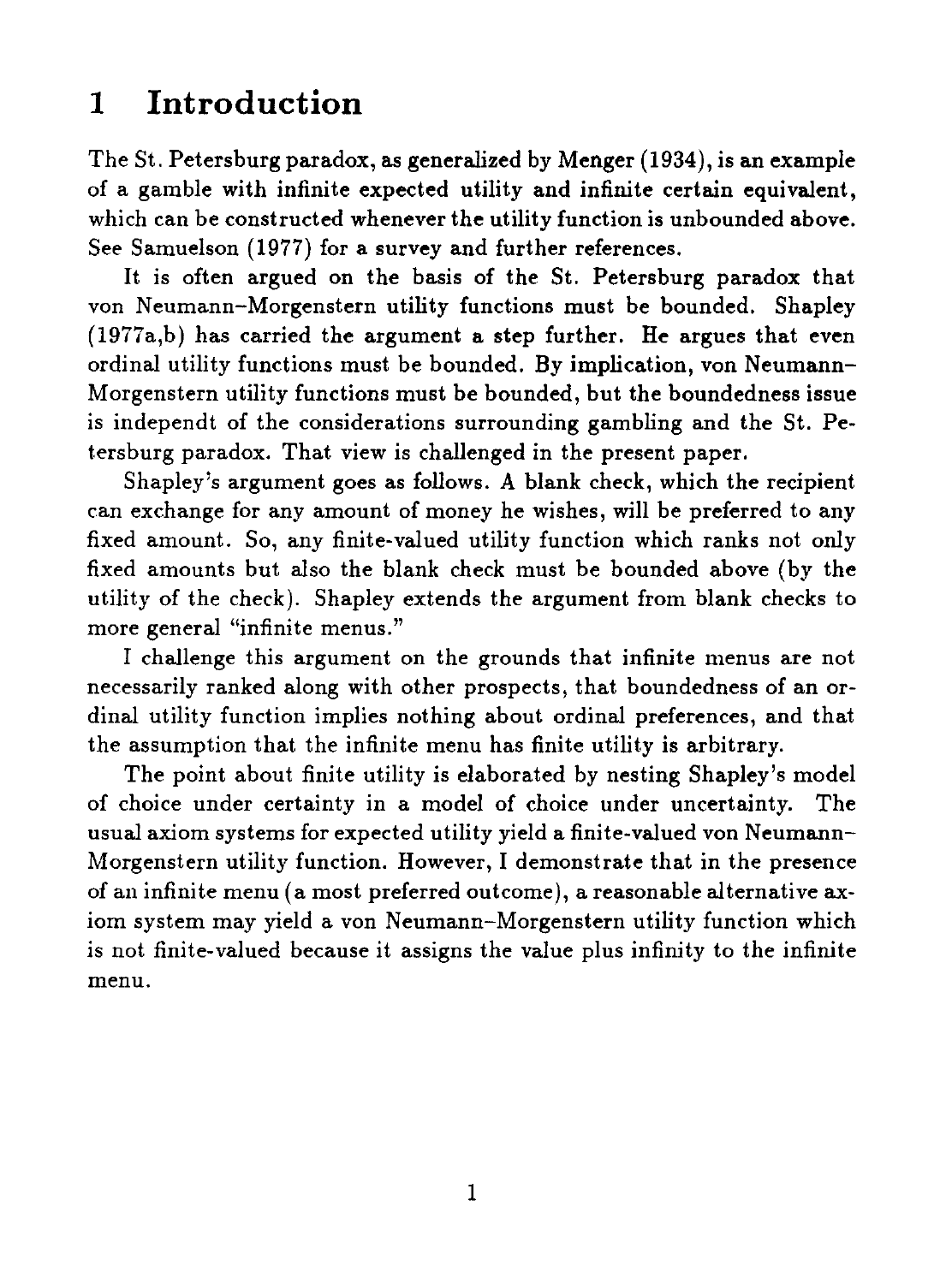## 2 Infinite Menus

In the opinion of Aumann (1977) and others, the resolution of the St. Petersburg paradox lies in the conclusion that utility must be bounded. This conclusion is not only *a* statement about the mathematical modeling of preferences or choice under uncertainty. Boundedness of the von Neumann-Morgenstern utility function has substantive implications for the choices predicted. Aumann shows how the question of bounded versus unbounded utility is equivalent to a simple question about choice among lotteries.

Shapley (1977a,b) distinguishes between an empirical and a logical version of the St. Petersburg paradox and argues that the real issue in the empirical paradox is not whether utility is bounded. The issue is whether utility is sufficiently bounded to lead to a certain equivalent of the St. Petersburg game which is not only finite but also small enough to be consistent with empirical and introspective evidence. The issue in the logical paradox is whether unbounded utility is consistent with the logic of (axiomatic) expected utility theory. According to Shapley, the mere boundedness of utility is forced on us even where only ordinal utility is concerned, and before gambling and cardinality enter the picture. The boundedness issue is independent of the considerations surrounding the St. Petersburg paradox.

Shapley's argument goes as follows. A blank check, which the recipient can exchange for any amount of money he wishes, will be preferred to any fixed amount. So, any finite-valued utility function which ranks not only fixed amounts but also the blank check must be bounded above (by the utility of the check).

Shapley generalizes this argument to situations with an abstract set of prospects including some "menus." A menu is the prospect of choosing among a given set of prospects. It may be assumed that no prospect in a menu is strictly preferred to the menu. If a finite-valued utility function ranks both prospects and menus, then the utility of a menu must be at least as large as the supremum of the utilities of the prospects in the menu. Shapley imposes the further requirement that the utility of the menu is equal to the supremum. If there is a menu which is "infinite" in the specific sense that no prospect is preferred to all the prospects in the menu, then the utility function is bounded above (by the utility of this menu).

Shapley argues that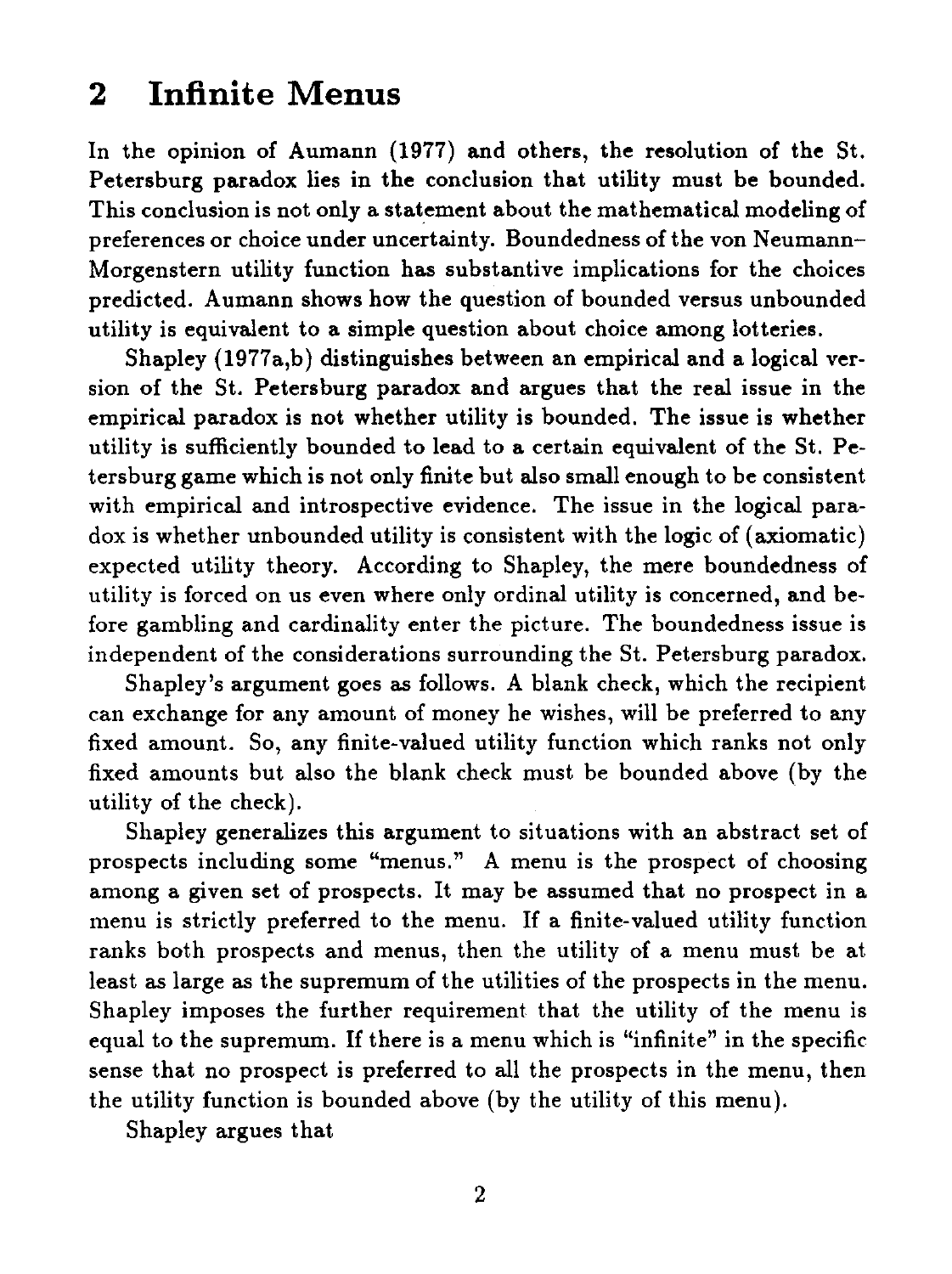"the case for allowing infinite menus, once finite menus are admitted, is at least as strong *as* the case for taking the step from finite to infinite lotteries."

This line of argument does not succeed in showing that von Neumann-Morgenstern utility functions must be bounded.

Firstly, it is not necessary to "allow infinite menus," i. *e.,* to insist that infinite menus be ranked along with other prospects. Consumer theory, for example, gets along without them (as do consumers) and without imposing boundedness on the ordinal utility functions.

Secondly, boundedness of the ordinal utility function implies nothing about ordinal preferences, since every preference relation represented by an unbounded ordinal utility function can also be represented by a bounded one. By contrast, boundedness of the cardinal utility function in expectedutility theory does place substantive restrictions on preferences among gambles, as pointed out by Aumann.

Thirdly, if infinite menus are indeed allowed, then there is no strong reason not to permit the utility function to assign them infinite utility, since they are, by definition, preferred to all other prospects. It is, however, an important premise in Shapley's argument that the utility function is finitevalued. Only if the utility function is arbitrarily assumed to assign finite values also to infinite menus, does it follow that it will be bounded. This requirement of finiteness should be contrasted to the situation in expectedutility theory, where finiteness of the values of the utility function is not arbitrary but is a necessary consequence of the specific axioms that are usually imposed.

Shapley's argument does not bear on the decision-maker's attitudes toward choice under uncertainty. It addresses only the mathematical boundedness issue, not the attendant substantive issue about choice behavior.

For the argument to bear on choice under uncertainty, Shapley's model of choice under certainty has to be nested in a model of choice under uncertainty. When that is done, the utility function is derived from an axiom system, and it may or may not be finite-valued depending on the axioms. The standard axiom systems imply a finite-valued utility function, but I shall demonstrate how to construct a reasonable list of axioms which yield a utility function which may take the value plus infinity.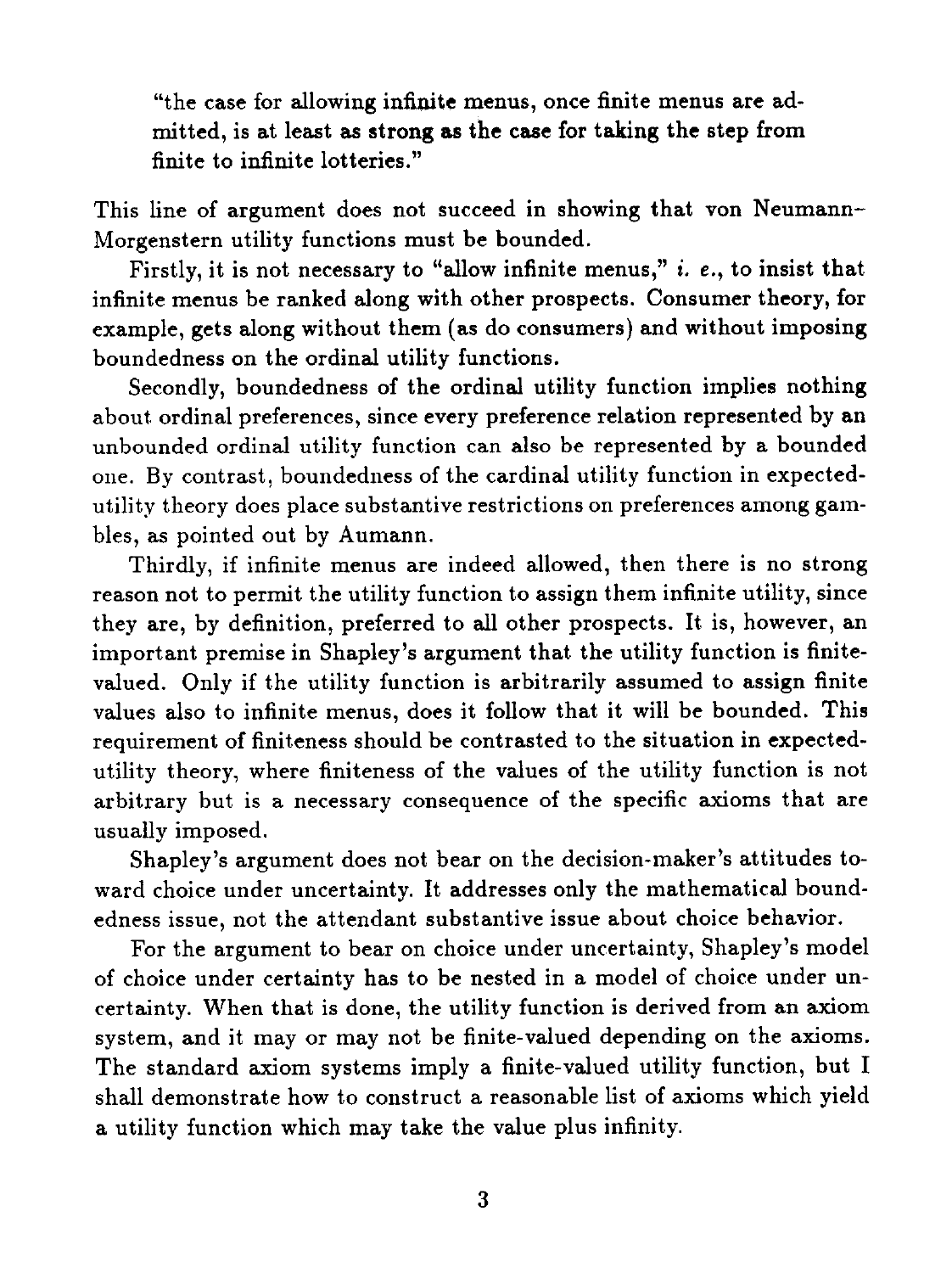Additional properties of the preference relation are necessary to ensure a finite-valued utility function and thus necessary to complete Shapley's argument. These properties have to do with choice under uncertainty and attitudes to gambles. Thus, boundedness of the utility function, as well as Shapley's argument to that effect, is not prior to and independent of cardinality and gambling.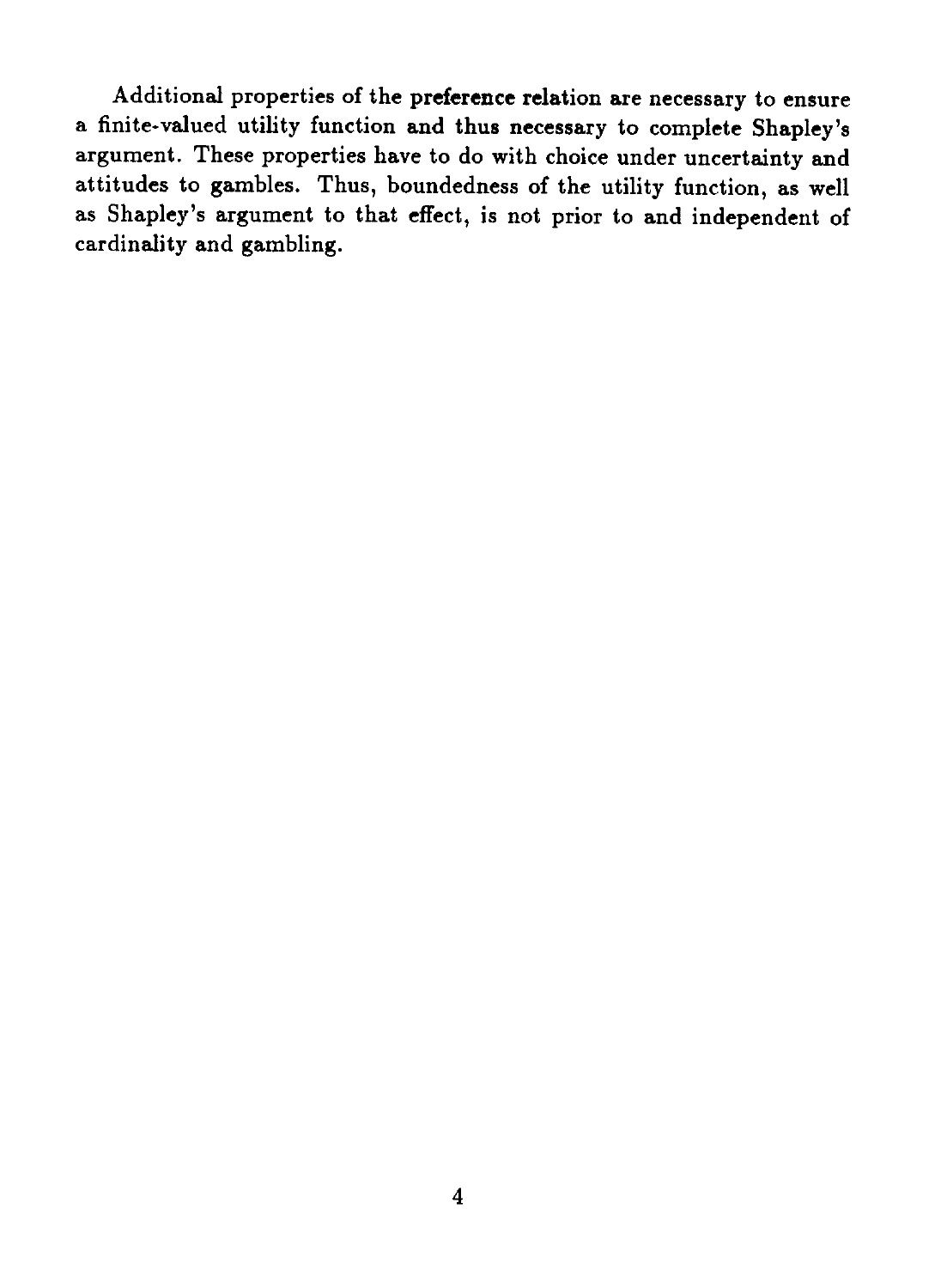#### 3 Axioms for Infinite Utility

Let us try to nest Shapley's model of choice under certainty in a model of choice under uncertainty and use his argument to conclude that the expected utility of prospects is bounded, so that the cardinal utility of outcomes is bounded by implication.

For simplicity, take the set of *outcomes* to be  $A = [0, \infty]$ . The set A may be equipped with the structure of a "selection space" as defined by Shapley. This means that certain subsets of  $A$  (called menus) are identified with points in A via a mapping. The interpretation is that the prospect of having to choose from one of those subsets (menus) is represented by the corresponding point in  $A$ . Specifically take the mapping

 $Sel : S \mapsto \sup S$ 

which maps any subset *S* of  $[0, \infty]$  to its supremum. The finite elements in  $[0, \infty)$  may represent levels of consumption, in which case  $\infty$  represents the possibility of choosing among all finite levels of consumption.

Let *P* be the set of simple *probability distributions* on A (those concentrated on finite subsets of *A).* Then A can be considered as a subset of *P,* and menus will, in particular, be represented by points in *P.*

Suppose  $\succ$  is a preference relation on *P*.

**Axiom 1** *The preference relation*  $\succ$  *is an asymmetric weak order.* 

**Axiom 2** *If p, q, r belong to P, p*  $\rho$  *and*  $0 < \lambda < 1$ *, then*  $\lambda p + (1 - \lambda)r$   $\rho$  $\lambda q + (1-\lambda)r$ .

**Axiom 3** *If p, q, r belong to P, p*  $\rho$  *<i>q and q*  $\rho$  *r, then there exist*  $\alpha$ *,*  $\beta$  *in*  $(0,1)$  *such that*  $\alpha p + (1 - \alpha)r > q$  *and*  $q > \beta p + (1 - \beta)r$ .

Given these axioms, it follows from the standard result, see Fishburn (1970), that there exists a finite-valued utility functional V on *P* which represents  $\succ$  and is linear. A utility functional V is *linear* if for all  $\lambda \in [0,1]$ and all *p, q* in *P,*

$$
V(\lambda p + (1 - \lambda)q) = \lambda V(p) + (1 - \lambda)V(q).
$$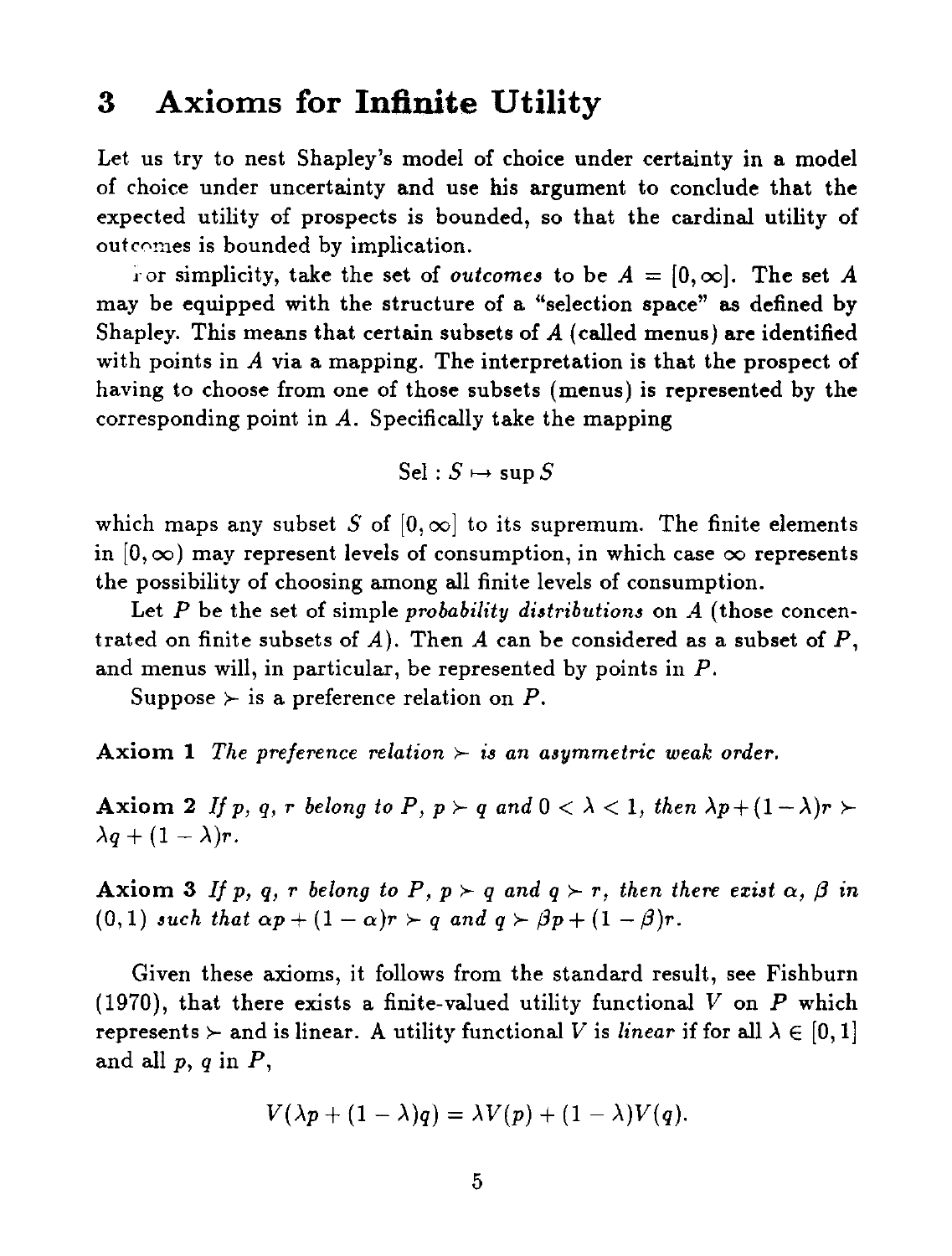The utility functional V *represents* the prefererence relation  $\succ$  if for all *p*, *q* in *P,*

$$
p \succ q
$$
 if and only if  $V(p) > V(q)$ .

Moreover, there is a finite-valued von Neumann—Morgenstern utility function u on  $A = [0, \infty]$  which corresponds to  $\succ$  and *V*. Specifically,  $V(p) =$  $E_p u$  for any distribution *p* in *P*, and so for any two distributions *p* and *q* in  $P, p \succ q$  if and only if  $E_p u > E_q u$ .

Shapley suggests that the utility of a menu should be assumed to equal the supremum of the utilities of its elements. Actually, it is more natural (and it is sufficient in Shapley's argument) to require only that the utility of the menu be no less than the supremum of the utilities of its elements. This property of the von Neumann—Morgenstern utility function can be derived from the following axiom about the preference relation.

Axiom 4 If  $s, t \in [0, \infty]$  and  $t > s$ , then  $t > s$ .

If  $u$  is a von Neumann-Morgenstern utility function such that the associated utility functional V represents  $\succ$  on P, then Axiom 4 holds if and only if u is strictly increasing, in which case

$$
u(Sel(S)) \geq \sup u(S)
$$

for all  $S \subset A$ .

Now, Shapley's argument is that  $u(t) \leq u(\infty)$  for all  $t \in [0, \infty)$ , and  $u(\infty)$  is finite. Hence, u is bounded even on  $[0, \infty)$ .

I shall argue that *a* different axiom system will yield a utility function u with values in  $\Re \cup \{\infty\}$  and possibly with  $u(\infty) = \infty$ , in which case u is not bounded on  $[0, \infty)$ . Whether  $u(\infty)$  is finite or infinite depends on the preference relation and is not independent of considerations involving risky choice.

To construct an example of an axiom system which may yield an unbounded and infinite-valued utility function, adapt Axioms 2 and 3 as follows. Let  $P_f$  (f for finite) be the set of simple probability distributions on  $[0, \infty)$ , *i.e.*,

$$
P_f = \{p \in P : p(\infty) = 0\}.
$$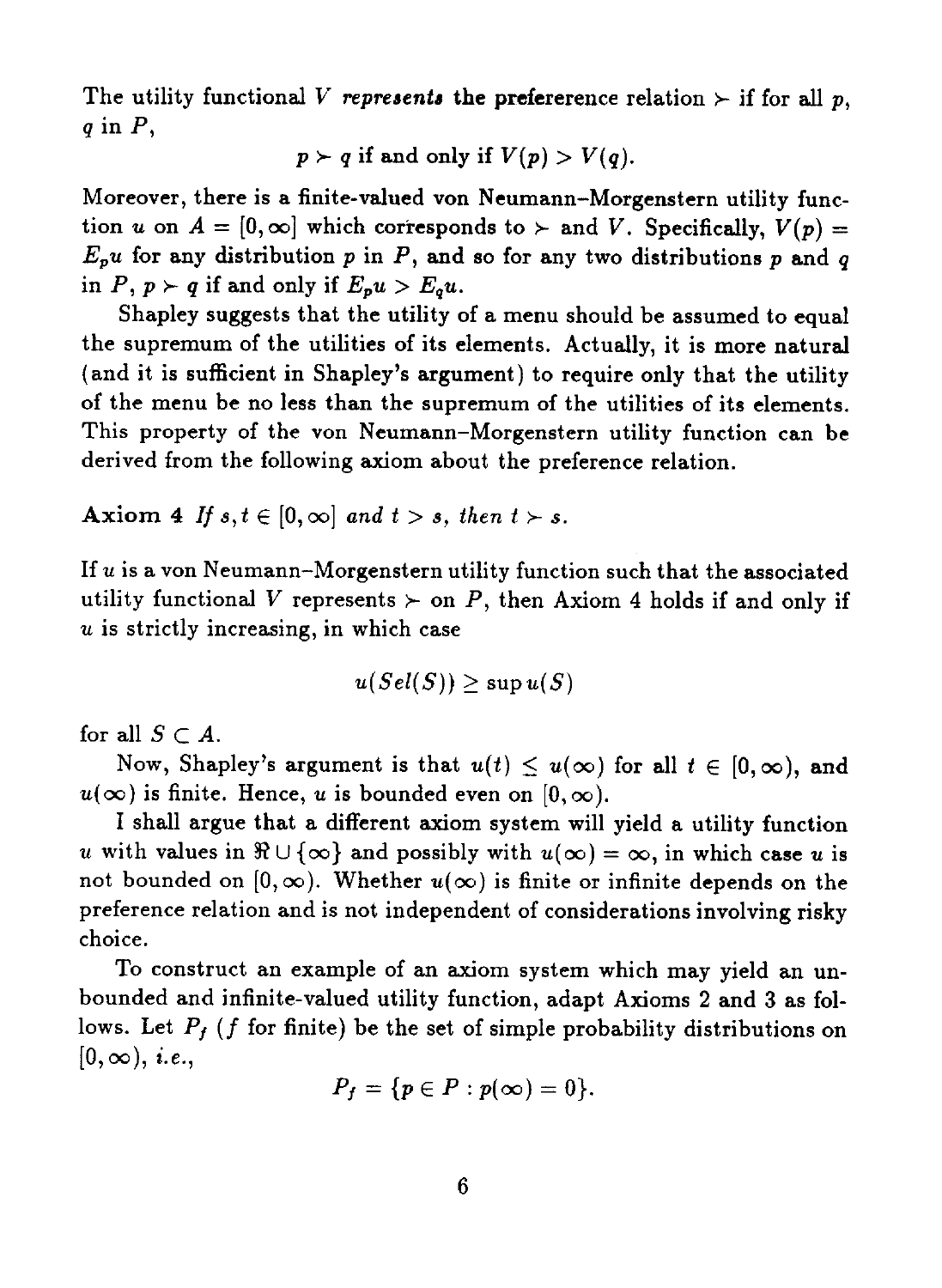Axiom 5 If p, q belong to P, r belongs to  $P_f$ ,  $p \succ q$  and  $0 < \lambda < 1$ , then  $\lambda p + (1 - \lambda)r > \lambda q + (1 - \lambda)r$ .

**Axiom 6** *If p, q, r belong to Pf and*  $p \succ q \succ r$ *, then there exist*  $\alpha$ *,*  $\beta$  *in*  $(0,1)$  such that  $\alpha p + (1 - \alpha)r > q > \beta p + (1 - \beta)r$ .

Note that Axiom 5 is identical to Axiom 2, except that  $r$  is restricted to lie in *P1 .* Similarly, Axiom 6 is a version of the Archimedian axiom, Axiom 3, where *p, q* and r are restricted to lie in *Pf.* Even though Shapley (1977b) calls the Archimedian axiom "indispensable," I shall show here that it is indeed possible to dispense with it in the present setting in so far as prospects with positive probability of the outcome  $\infty$  are concerned.

Axiom 7 If p belongs to  $P_f$ ,  $q$  belongs to  $P$ ,  $0 < \lambda \leq 1$ , and  $\lambda \infty + (1 - \lambda)p$ *q, then there exists*  $t \in [0, \infty)$  *such that*  $\lambda t + (1 - \lambda)p \succ q$ .

**Theorem 1** *Axioms 1 and 4-7 hold if and only if there exists a linear utility functional V on P with values in*  $\mathbb{R} \cup \{\infty\}$ , *representing the relation*  $\rangle$ , strictly increasing on  $[0, \infty]$ , and with  $V(\infty) = \sup V([0, \infty))$ .

The definitions, given above, of what it means that  $V$  is linear and represents  $\succ$ , remain valid when V may take the value  $\infty$ . The proof of Theorem 1 is in a separate section.

In the situation of Theorem 1, there is a von Neumann-Morgenstern utility function u on  $[0,\infty]$  (the restriction of V to  $[0,\infty]$ ), which may take the value  $u(\infty) = \infty$ , and which corresponds to V in the sense that  $V(p) = E_p u$  for all  $p \in P$ . If indeed  $u(\infty) = \infty$ , then u is not bounded, not even on  $[0, \infty)$ , the existence of the infinite menu Sel( $[0, \infty)$ ) =  $\infty$ notwithstanding. If, on the other hand,  $u(\infty) < \infty$ , then u is bounded. Whether  $u(\infty) = \infty$  or  $u(\infty) < \infty$  depends on the preference relation  $\ge$  and thus on the individual's attitudes to gambles. Boundedness of the utility function is not forced on us a priori.

Aumann's test can be used to decide whether  $u(\infty) = \infty$  or  $u(\infty) < \infty$ . Pick a fixed probability  $\lambda$  with  $0 < \lambda < 1$ . Then u is unbounded if and only if for every  $s \in [0, \infty)$  there is some  $t \in [0, \infty)$  such that  $\lambda t + (1 - \lambda)0 \succ s$ .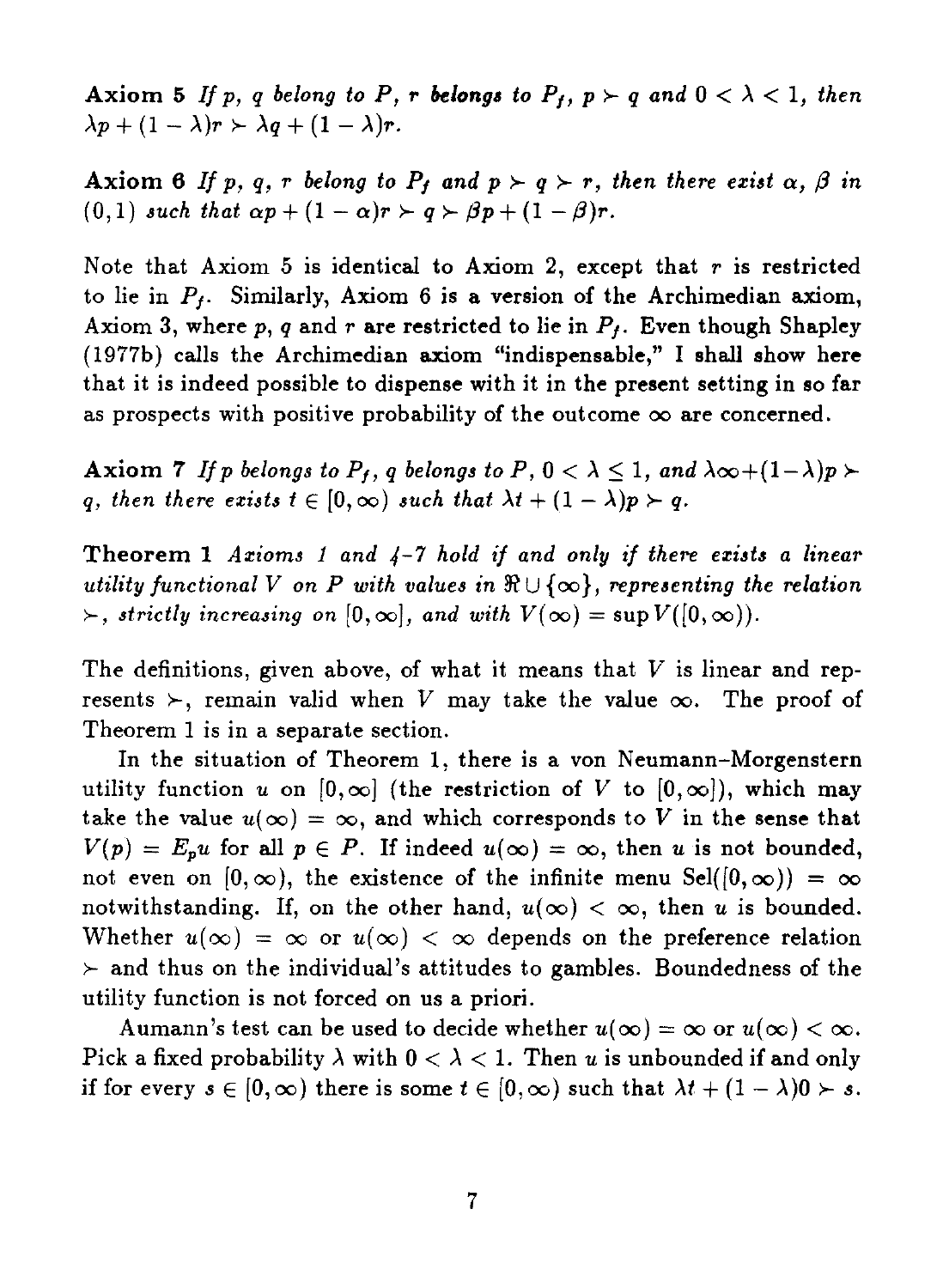# 4 Conclusion

Specific unbounded functional forms of von Neumann—Morgenstern utility functions, such as logarithmic utility, are often used in economic and financial theory. It would be inconvenient if the logic of the considerations surrounding infinite menus were to force us to stop using such functions. I have argued here that this is not the case, as I have argued in Nielsen (1989) that the logical version of the St. Petersburg paradox does not lead to the conclusion that utility must be bounded.

Shapley's point, that a finite-valued utility function which ranks both ordinary prospects and infinite menus must be bounded, is irrelevant because infinite menus generally are not available to decision-makers, and if they are, then the utility function need not be finite-valued.

Like the St. Petersburg gamble, infinite menus may lead to an empirical paradox, which will involve many of the same arguments that have been made in relation to the empirical version of the St. Petersburg paradox. For example, "reasonable men" will probably not be willing to pay an unlimited amount for a blank check, because they do not believe the check will be honored. Such issues aside, the logic of the model says that the blank check will be preferred to any fixed amount. This is consistent with an unbounded as well as a bounded utility function, the utility of the blank check being infinite or finite in the two cases, respectively.

The logical version of the St. Petersburg paradox disappears when we rely on a consistent axiom system for expected utility. Most axiomatic theories cover only cases where the expected utility is finite. However, even the theory presented in the present paper, which involves an infinite menu and allows infinite expected utility as well as an infinite value of the utility function, does not lead to an inconsistency. Thus, the logical paradox of infinite menus and unbounded utilities is resolved.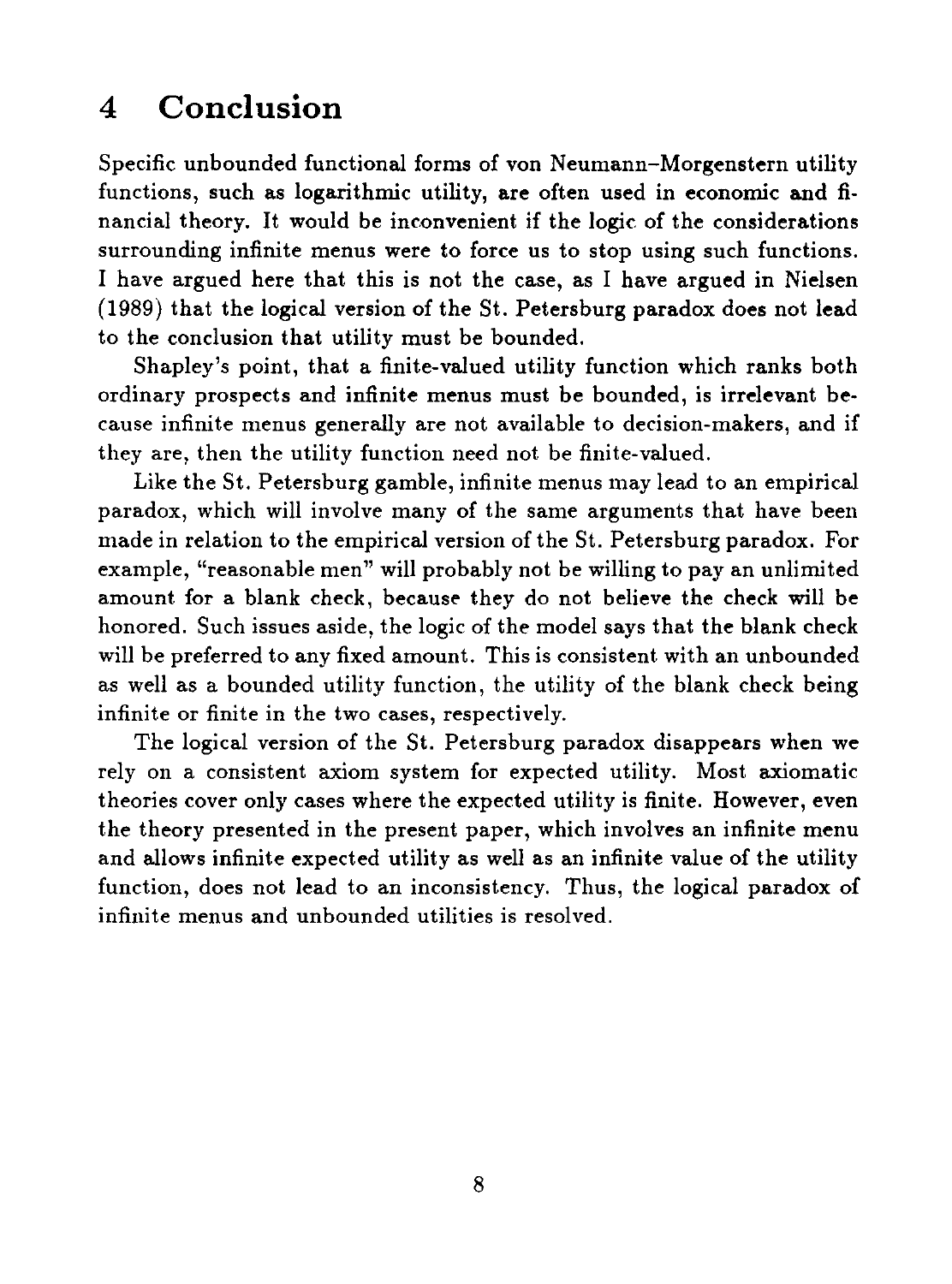## **5 Proof**

PROOF OF THEOREM 1: It is easily shown that the axioms do hold if the utility functional  $V$  exists. Conversely, assume that the axioms hold. By the standard result, see Fishburn (1970), there exists *a* finite-valued linear utility functional *V* on  $P_f$ , representing the restriction to  $P_f$  of the relation  $\succ$ . Extend V to P as follows. Firstly, set

$$
V(\infty) = \sup_{t \in [0,\infty)} V(t).
$$

Secondly, any  $q \in P$ ,  $q \neq \infty$ , can be written uniquely in the form

$$
q=\lambda\infty+(1-\lambda)p,
$$

where  $0 \leq \lambda < 1$  and  $p \in P_f$ . Set

$$
V(q) = V(\lambda \infty + (1 - \lambda)p) = \lambda V(\infty) + (1 - \lambda)V(p).
$$

It is clear from this definition that  $V$  is linear. To show that  $V$  represents the relation  $\succ$  on all of *P*, let  $0 \leq \lambda \leq 1$  and  $0 \leq \mu \leq 1$ , and let *p* and *q* belong to  $P_f$ . It has to be shown that

$$
\lambda \infty + (1 - \lambda)p \succ \mu \infty + (1 - \mu)q \tag{1}
$$

if and only if

$$
\lambda V(\infty) + (1 - \lambda)V(p) > \mu V(\infty) + (1 - \mu)V(q)
$$
 (2)

Assume (1). By Axiom 7, there is  $t \in [0, \infty)$  such that

$$
\lambda t+(1-\lambda)p\succ \mu\infty+(1-\mu)q.
$$

By Axioms 4 and 5,

$$
\mu\infty+(1-\mu)q\succ\mu s+(1-\mu)q
$$

for all  $s \in [0, \infty)$ , so

$$
\lambda V(t) + (1 - \lambda)V(p) > \mu V(s) + (1 - \mu)V(q)
$$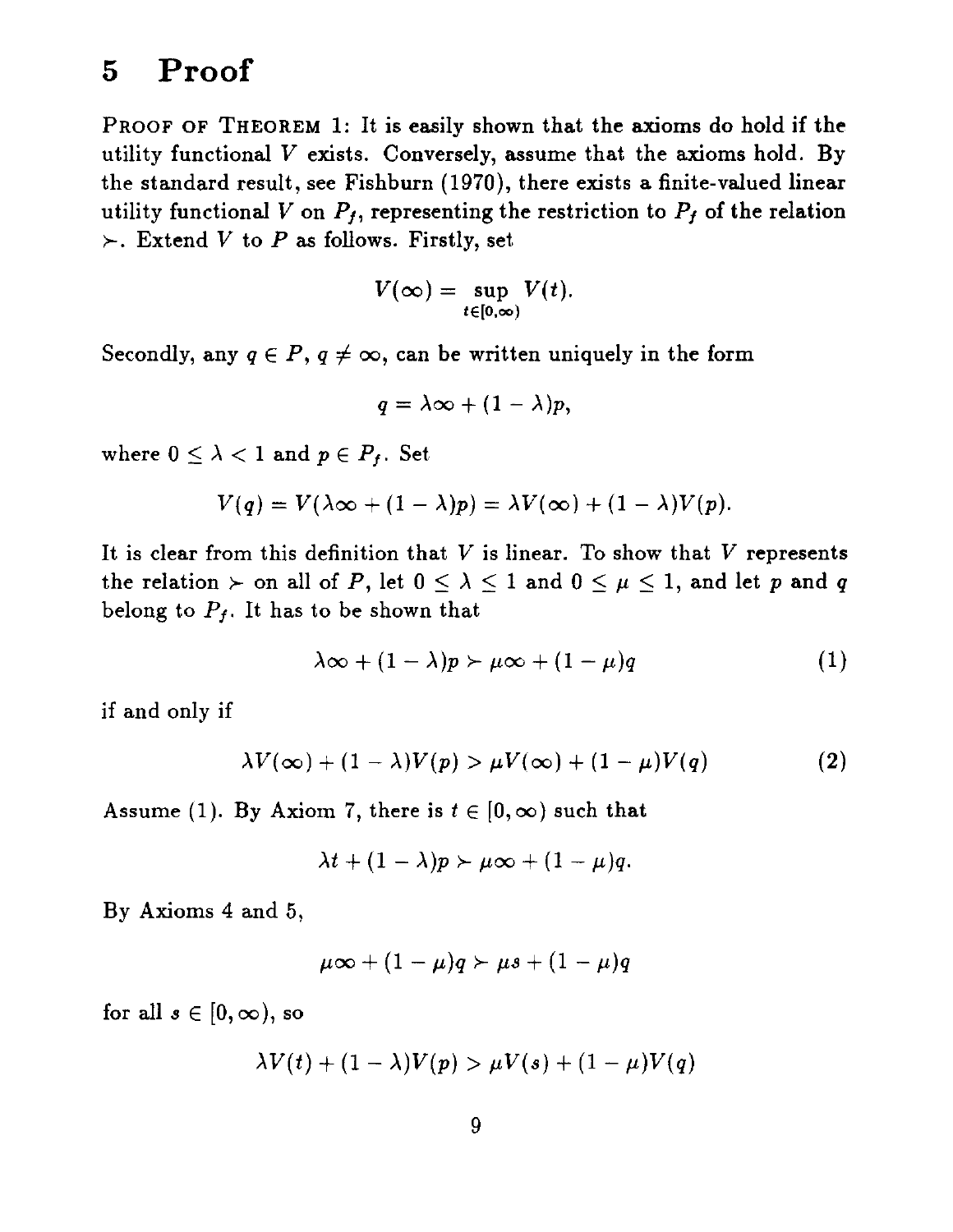for all *s.* Consequently,

$$
\lambda V(\infty) + (1 - \lambda)V(p) > \lambda V(t) + (1 - \lambda)V(p) \geq \mu V(\infty) + (1 - \mu)V(q).
$$

Conversely, if (1) does not hold, then for every  $t \in [0, \infty)$ ,

$$
\mu\infty+(1-\mu)q\succ\lambda t+(1-\lambda)p,
$$

and so there is some  $s \in [0, \infty)$  with

$$
\mu s + (1 - \mu)q \succ \lambda t + (1 - \lambda)p
$$

and

$$
\mu V(\infty) + (1 - \mu)V(q) \geq \mu V(s) + (1 - \mu)V(q) > \lambda V(t) + (1 - \lambda)V(p)
$$

Hence,

$$
\mu V(\infty) + (1 - \mu) V(q) \geq \lambda V(\infty) + (1 - \lambda) V(p),
$$

and (2) does not hold.  $\Box$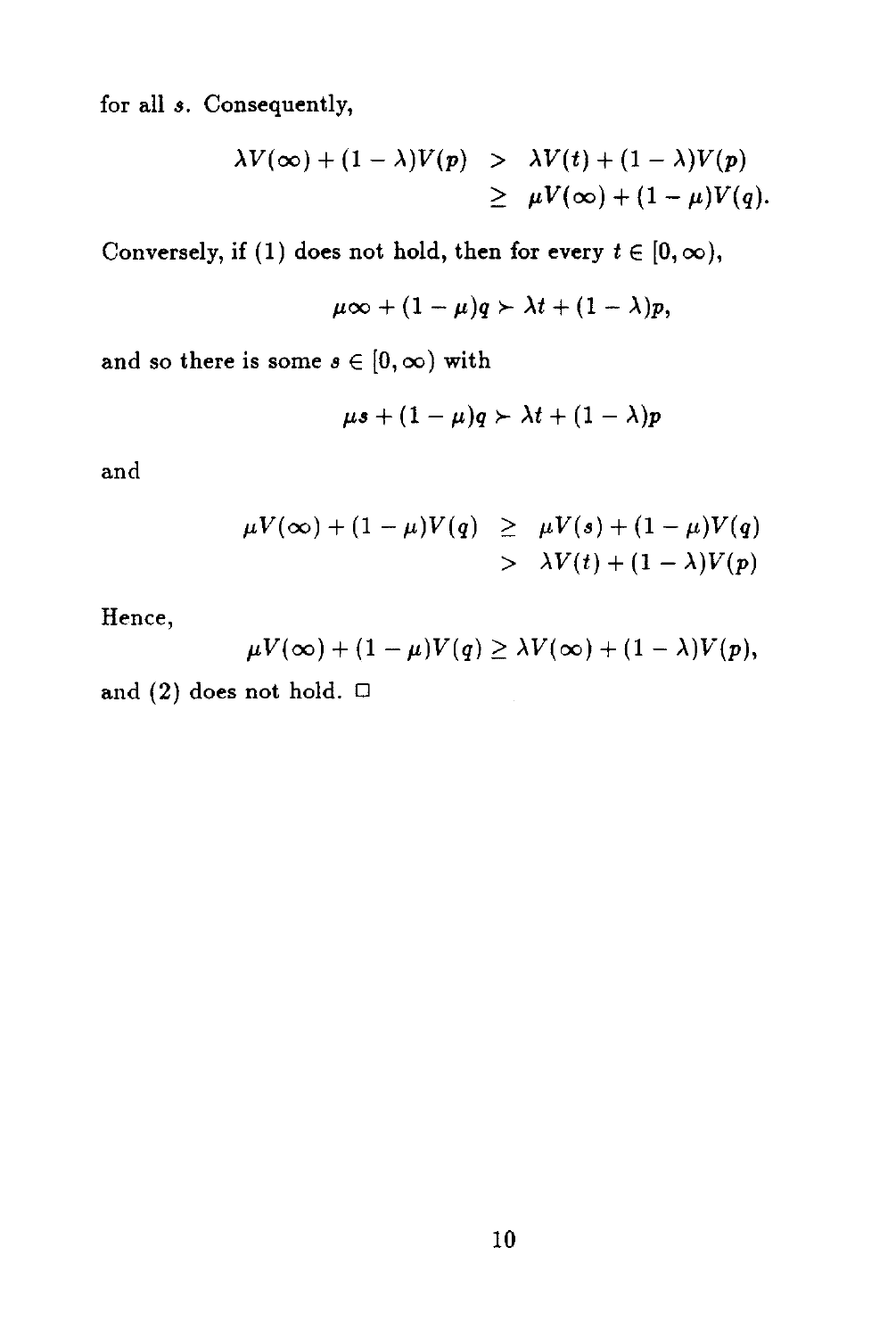#### **6 References**

- 1. Arrow, K. J.: *Essays in the Theory of Risk-Bearing.* Chicago: Markham, 1971.
- 2. Aumann, R. J.: "The St. Petersburg Paradox: A Discussion of Some Recent Comments," *Journal of Economic Theory* 14 (1977), 443-445.
- 3. Fishburn, P. C.: *Utility Theory for Decision Making.* New York: Wiley, 1970.
- 4. Fishburn, P. C.: *The Foundations of Expected Utility.* Dordrecht: Reidel, 1982.
- 5. Menger, K.: "Das Unsicherheitsmoment in der Wertlehre," *Zeitschrift fur Nationalokonomie* 51 (1934), 459-485. Translated by W. Schoellkopf as "The Role of Uncertainty in Economics," in *Essays in Mathematical Economics in Honor of Oskar Morgenstern,* ed. by M. Shubik. Princeton: Princeton University Press, 1967.
- 6. Nielsen, L. T.: "Unbounded Expected Utility and Continuity," *Mathematical Social Sciences* 8 (1984), 1-14.
- 7. Nielsen, L. T.: "Corrigenda," *Mathematical Social Sciences* 14 (1987), 193-194.
- 8. Nielsen, L. T.: "Unbounded Expected Utility and the St. Petersburg Paradox," University of Copenhagen, unpublished, June 1989.
- 9. Samuelson, P. A.: "St. Petersburg Paradoxes: Defanged, Dissected, and Historically Described," *Journal of Economic Literature* 15 (1977), 24-55.
- 10. Shapley, L. S.: "The St. Petersburg Paradox: A Con Game?", *Journal of Economic Theory* 14 (1977a) 439-442.
- 11. Shapley, L. S.: "Lotteries and Menus: A Comment on Unbounded Utilities," *Journal of Economic Theory* 14 (1977b), 446-453.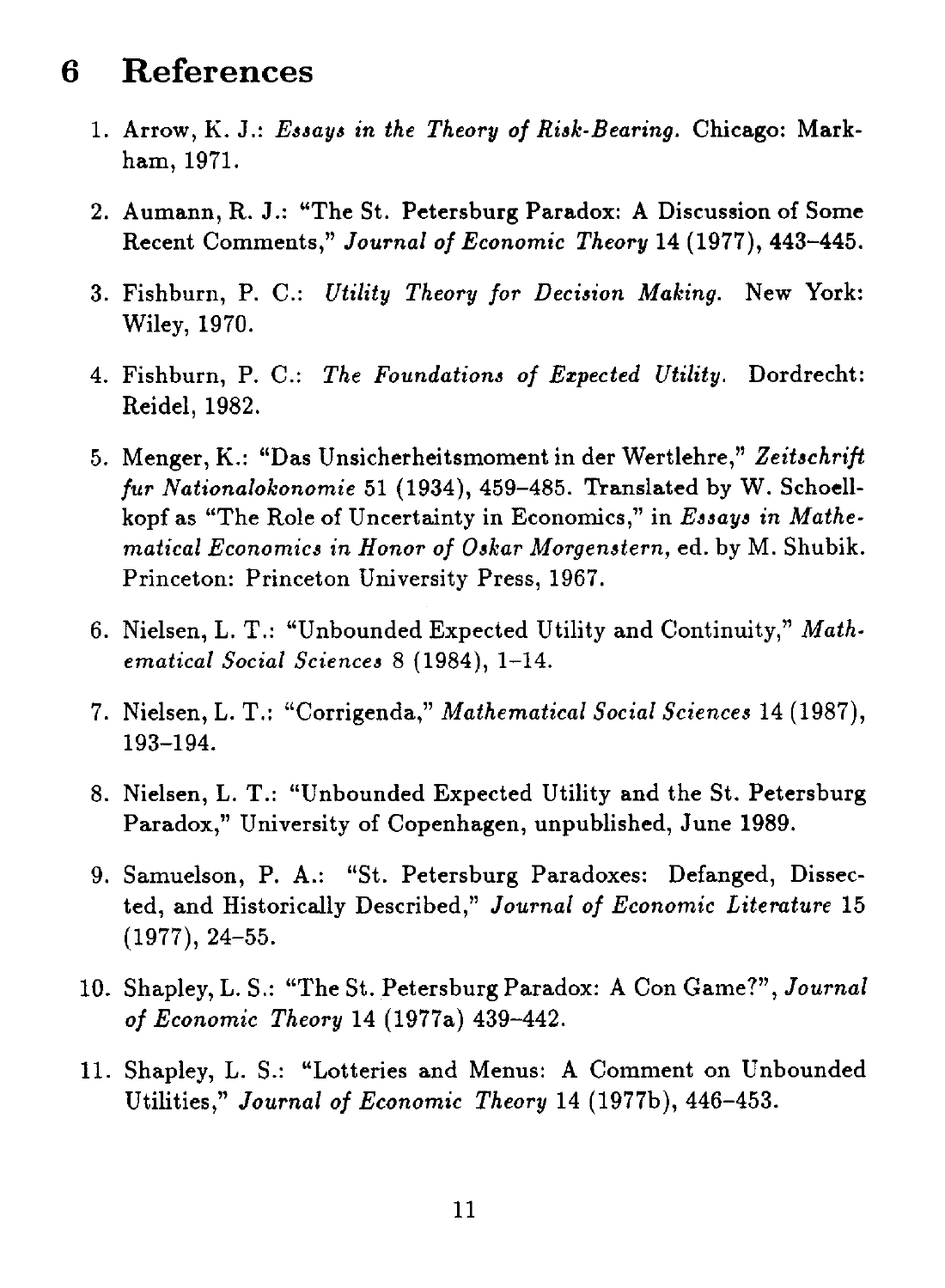12. Toulet, C.: "An Axiomatic Model of Unbounded Utility Functions," *Mathematics of Operations Research* 11 (1986), 81-94.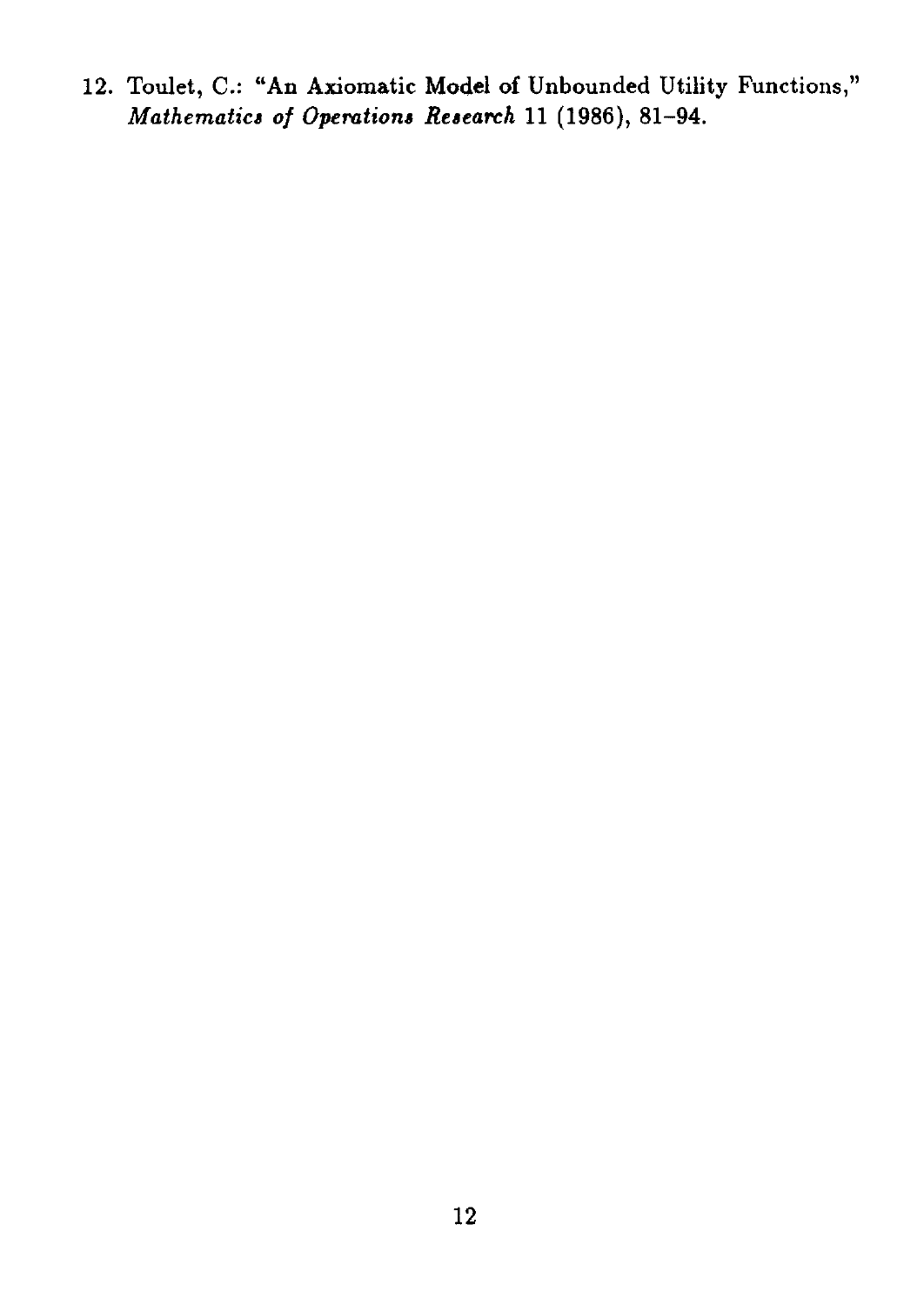#### 86/01 Arnoud DE MEYER 86/02 Philippe A. NAERT Marcel WEVERBERGH and Guido VERSWIJVEL 1986<br>86/01 Arnoud DE MEY<br>86/02 Philippe A. N<br>Marcel WEVERB<br>and Guido VER<br>86/03 Michael BRIMM 86/04 Spyros MAKRIDAKIS and Michele HIBON 86/03 Michael BRIMM<br>86/04 Spyros MAKRIDAKIS<br>and Michèle HIBON<br>86/05 Charles A. WYPLOSZ 86/06 Francesco GIAVAZZI, Jeff R. SHEEN and Charles A. WYPLOSZ 86/07 Douglas L. NacLACHLAN "Judgmental biases in sales forecasting", and Spyros MAKRIDAKIS February 1986. 86/08 Jose de la TORRE and David H. NECKAR 86/07 Douglas L. MacLACHLAN<br>and Spyros MAKRIDAKIS<br>86/08 José de la TORRE and<br>David H. NECKAR<br>86/09 Philippe C. HASPESLAGH 86/10 R. MOENART, Arnoud DE MEYER, J. BARBE and D. DESCHOOLMFESTER. 86/10 R. MOENART,<br>86/10 R. MOENART,<br>Arnoud DE MEYER,<br>J. BARBE and<br>D. DESCHOOLMFESTE<br>86/11 Philippe A. NAERT<br>and Alain BULTEZ and Alain BULTEZ 86/12 Roger BETANCOURT and David GAUTSCHI 86/11 Philippe A. N<br>
and Alain BUL<br>
86/12 Roger BETANCO<br>
and David GAU<br>
86/13 S.P. ANDERSON<br>
and Damien J. and Damien J. NEVEN "The R 6 D/Production interface". "Subjective estimation in integrating communication budget and allocation decisions: a case study", January 1986. "Sponsorship and the diffusion of organizational innovation: a preliminary view". "Confidence intervals: an empirical investigation for the series in the M-Competition" . "A note on the reduction of the vorkveek", July 1985. "The real exchange rate and the fiscal aspects of a natural resource discovery", Revised version: February 1986. "Forecasting political risks for international operations", Second Draft: March 3, 1986. Philippe C. HASPESLAGH "Conceptualizing the strategic process in diversified firms: the role and nature of the corporate influence process", February 1986. "Analysing the issues concerning technological de-maturity". "Prom "Lydiaaetry" to "Pinkhamizatiore: misspecifying advertising dynamics rarely affects profitability". "The economics of retail firms", Revised April 1986. "Spatial competition a la Cournot". INSEAD WORKING PAPERS SERIES 1986 "Comparaison Internationale des marges brutes du commerce", June 1985. "How the managerial attitudes of firms with ENS differ from other manufacturing firms: survey results", June 1986. 86/14 Charles VALDMAN 86/15 Mihkel TOMBAK and Arnoud DE MEYER

| 86/16 | B. Espen ECKBO and<br>Hervig M. LANGOHR                                         | "Les primes des offres publiques, la note<br>d'information et le marché des transferts de<br>contrôle des sociétés". |
|-------|---------------------------------------------------------------------------------|----------------------------------------------------------------------------------------------------------------------|
| 86/17 | David B. JEMISON                                                                | "Strategic capability transfer in acquisition<br>integration", May 1986.                                             |
| 86/18 | <b>James TEBOUL</b><br>and V. MALLERET                                          | "Towards an operational definition of<br>services", 1986.                                                            |
| 86/19 | Rob R. VEITZ                                                                    | "Nostradamus: a knovledge-based forecasting<br>advisor".                                                             |
| 86/20 | Albert CORHAY,<br>Gabriel HAWAWINI<br>and Pierre A. MICHEL                      | "The pricing of equity on the London stock<br>exchange: seasonality and size premium",<br><b>June 1986.</b>          |
| 86/21 | Albert CORHAY,<br>Gabriel A. HAVAWINI<br>and Pierre A. MICHEL                   | "Risk-premia seasonality in U.S. and European<br>equity markets", February 1986.                                     |
| 86/22 | Albert CORHAY,<br>Gabriel A. HAWAWINI<br>and Pierre A. MICHEL                   | "Seasonality in the risk-return relationships<br>some international evidence", July 1986.                            |
| 86/23 | Arnoud DE MEYER                                                                 | "An exploratory study on the integration of<br>information systems in manufacturing",<br>July 1986.                  |
| 86/24 | David GAUTSCHI<br>and Vithala R. RAO                                            | "A methodology for specification and<br>aggregation in product concept testing",<br>July 1986.                       |
| 86/25 | <b>H. Peter GRAY</b><br>and Ingo VALTER                                         | "Protection", August 1986.                                                                                           |
| 86/26 | Barry EICHENGREEN<br>and Charles WYPLOSZ                                        | "The economic consequences of the Franc<br>Poincare", September 1986.                                                |
| 86/27 | Karel COOL<br>and Ingemar DIERICKX                                              | "Negative risk-return relationships in<br>business strategy: paradox or truism?",<br>October 1986.                   |
| 86/28 | Manfred KETS DE<br>VRIES and Danny MILLER                                       | "Interpreting organizational texts.                                                                                  |
| 86/29 | Manfred KETS DE VRIES                                                           | "Vhy follow the leader?".                                                                                            |
| 86/30 | Manfred KETS DE VRIES                                                           | "The succession game: the real story.                                                                                |
| 86/31 | Arnoud DE MEYER                                                                 | "Plexibility: the next competitive battle",<br>October 1986.                                                         |
| 86/31 | Arnoud DE MEYER,<br>Jinichiro NAKANE,<br>Jeffrey G. MILLER<br>and Kasra FERDOWS | "Flexibility: the next competitive battle",<br>Revised Version: March 1987                                           |
| 86/32 | Karel COOL<br>and Dan SCHENDEL                                                  | Performance differences among strategic group<br>members", October 1986.                                             |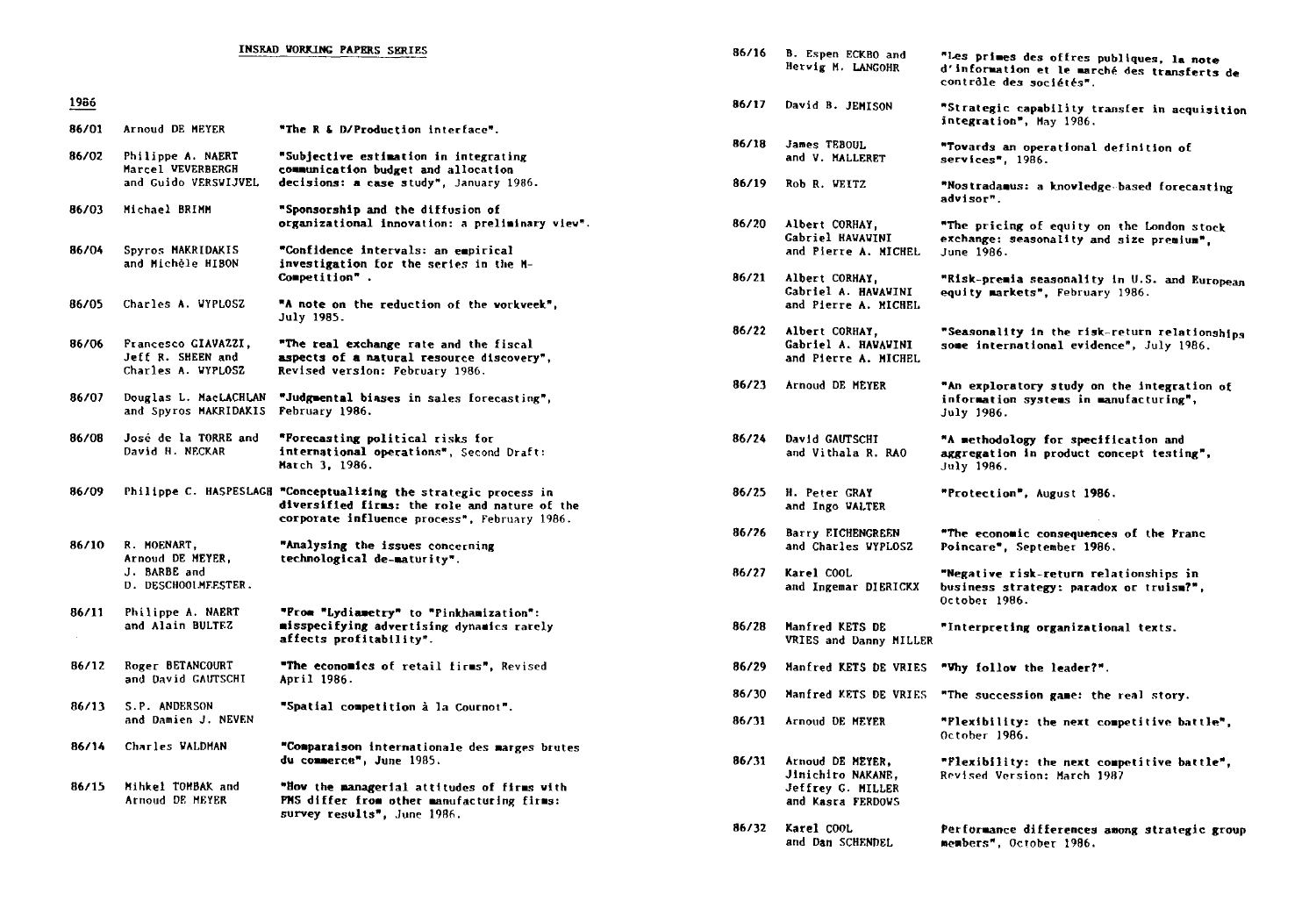| 86/33 | Ernst BALTENSPERGER<br>and Jean DERMINE                | "The role of public policy in insuring<br>financial stability: a cross-country,<br>comparative perspective", August 1986, Revised<br>November 1986. |
|-------|--------------------------------------------------------|-----------------------------------------------------------------------------------------------------------------------------------------------------|
| 86/34 | Philippe HASPESLAGH<br>and David JEMISON               | "Acquisitions: wyths and reality",<br>July 1986.                                                                                                    |
| 86/35 | Jean DERMINE                                           | "Measuring the market value of a bank, a<br>primer", November 1986.                                                                                 |
| 86/36 | Albert CORHAY and<br>Gabriel HAVAVINI                  | "Seasonality in the risk-return relationship:<br>some international evidence", July 1986.                                                           |
| 86/37 | David GAUTSCHI and<br>Roger BETANCOURT                 | "The evolution of retailing: a suggested<br>economic interpretation".                                                                               |
| 86/38 | Gabriel HAVAVINI                                       | "Pinancial innovation and recent developments<br>in the French capital markets", Updated:<br>September 1986.                                        |
| 86/39 | Gabriel HAVAVINI<br>Pierre MICHEL<br>and Albert CORHAY | "The pricing of common stocks on the Brussels<br>stock exchange: a re-examination of the<br>evidence", November 1986.                               |
| 86/40 | Charles WYPLOSZ                                        | "Capital flows liberalization and the RMS, a<br>French perspective", December 1986.                                                                 |
| 86/41 | Kasra FERDOVS<br>and Vickham SKINNER                   | "Manufacturing in a new perspective",<br>July 1986.                                                                                                 |
| 86/42 | Kasra FERDOVS<br>and Per LINDBERG                      | "PMS as indicator of manufacturing strategy",<br>December 1986.                                                                                     |
| 86/43 | Damien NEVEN                                           | "On the existence of equilibrium in hotelling's<br>model", November 1986.                                                                           |
| 86/44 | Ingemar DIERICKX<br>Carmen MATUTES<br>and Damien NEVEN | "Value added tax and competition",<br>December 1986.                                                                                                |
| 1987  |                                                        |                                                                                                                                                     |
| 87/01 | Manfred KETS DE VRIES                                  | "Prisoners of leadership".                                                                                                                          |
| 87/02 | Claude VIALLET                                         | "An empirical investigation of international<br>asset pricing", November 1986.                                                                      |
| 87/03 | David GAUTSCHI<br>and Vithala RAO                      | "A methodology for specification and<br>aggregation in product concept testing",<br>Revised Version: January 1987.                                  |
| 87/04 | Sumantra GHOSHAL and<br>Christopher BARTLETT           | "Organizing for innovations: case of the<br>multinational corporation", February 1987.                                                              |
| 87/05 | Arnoud DE MEYER<br>and Kasra FERDOWS                   | "Managerial focal points in manufacturing<br>strategy", February 1987.                                                                              |

| 87/06 | Arun K. JAIN,<br>Christian PINSON and<br>Naresh K. MALHOTRA | "Customer loyalty as a construct in the<br>marketing of banking services", July 1986.                                         |
|-------|-------------------------------------------------------------|-------------------------------------------------------------------------------------------------------------------------------|
| 87/07 | Rolf BANZ and<br>Gabriel HAVAVINI                           | "Equity pricing and stock market anomalies",<br>February 1987.                                                                |
| 87/08 | Manfred KETS DE VRIES                                       | "Leaders who can't manage", February 1987.                                                                                    |
| 87/09 | Lister VICKERY,<br>Mark PILKINGTON<br>and Paul READ         | "Bntrepreneurial activities of European MBAs",<br>March 1987.                                                                 |
| 87/10 | André LAURENT                                               | "A cultural view of organizational change",<br>March 1987                                                                     |
| 87/11 | Robert FILDES and<br>Spyros MAKRIDAKIS                      | "Porecasting and loss functions", March 1987.                                                                                 |
| 87/12 | Fernando BARTOLOME<br>and André LAURENT                     | "The Janus Bead: learning from the superior<br>and subordinate faces of the manager's job",<br>April 1987.                    |
| 87/13 | Sumantra GHOSHAL<br>and Nitin NOHRIA                        | "Multinational corporations as differentiated<br>networks", April 1987.                                                       |
| 87/14 | Landis GABEL                                                | "Product Standards and Competitive Strategy: An<br>Analysis of the Principles", May 1987.                                     |
| 87/15 | Spyros MAKRIDAKIS                                           | "METAFORECASTING: Vays of improving<br>Porecasting. Accuracy and Usefulness".<br>May 1987.                                    |
| 87/16 | Susan SCHNEIDER<br>and Roger DUNBAR                         | "Takeover attempts: what does the language tell<br>us7, June 1987.                                                            |
| 87/17 | André LAURENT and<br>Fernando BARTOLOME                     | "Managers' cognitive maps for upvard and<br>downward relationships", June 1987.                                               |
| 87/18 | Reinhard ANGELMAR and<br>Christoph LIEBSCHER                | "Patents and the European biotechnology lag: a<br>study of large European pharmaceutical firms",<br>June 1987.                |
| 87/19 | David BEGG and<br>Charles WYPLOSZ                           | "Why the EMS? Dynamic games and the equilibrium<br>policy regime, May 1987.                                                   |
| 87/20 | Spyros MAKRIDAKIS                                           | "A new approach to statistical forecasting",<br>June 1987.                                                                    |
| 87/21 | Susan SCHNEIDER                                             | "Strategy formulation: the impact of national<br>culture", Revised: July 1987.                                                |
| 87/22 | Susan SCHNEIDER                                             | "Conflicting ideologies: structural and<br>motivational consequences", August 1987.                                           |
| 87/23 | Roger BETANCOURT<br>David GAUTSCHI                          | "The demand for retail products and the<br>household production model: new views on<br>complementarity and substitutability". |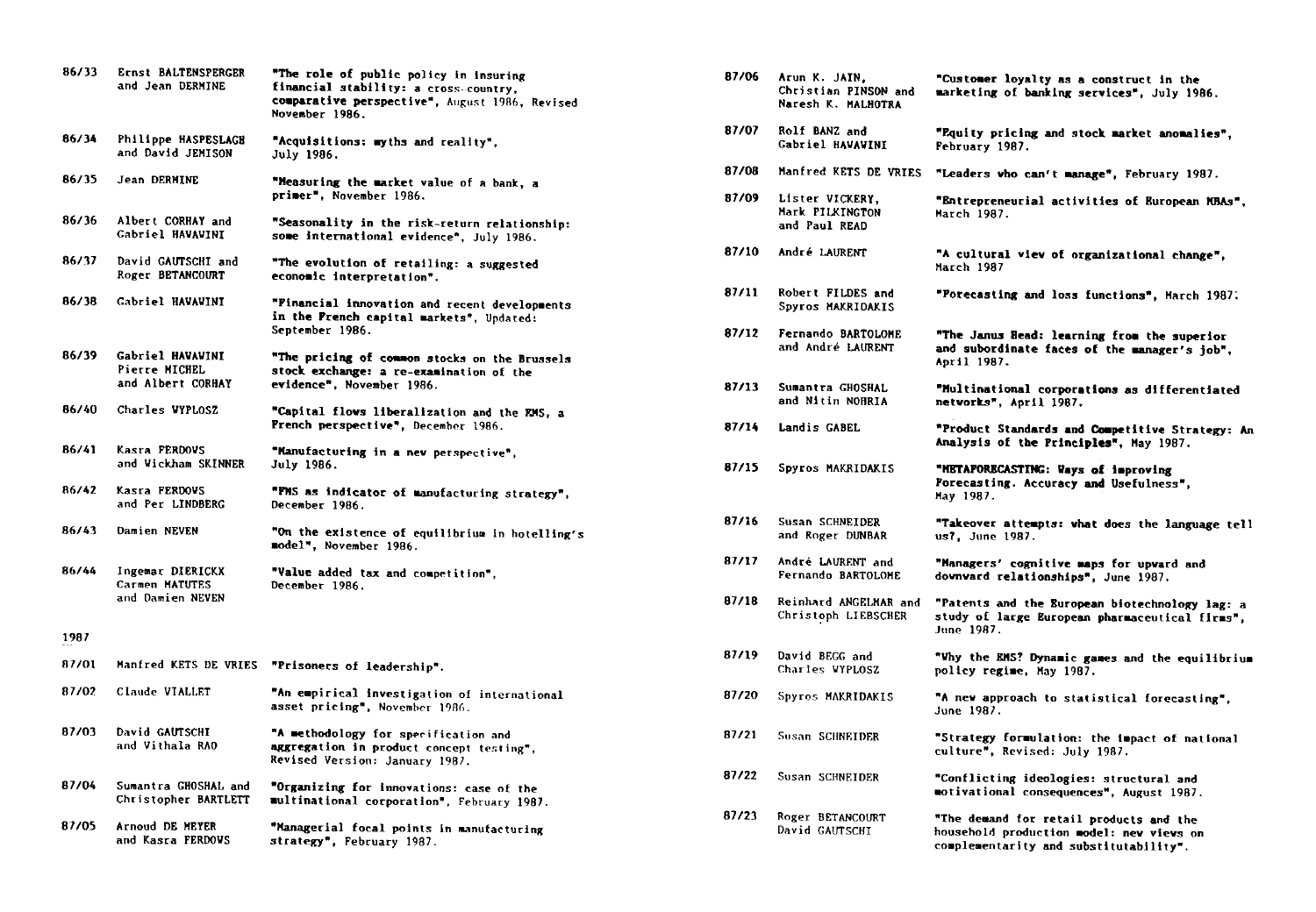| 87/24 | C.B. DERR and<br>André LAURENT                                     | "The internal and external careers: a<br>theoretical and cross-cultural perspective",<br>Spring 1987.                                  |
|-------|--------------------------------------------------------------------|----------------------------------------------------------------------------------------------------------------------------------------|
| 87/25 | A. K. JAIN,<br>N. K. MALHOTRA and<br>Christian PINSON              | "The robustness of MDS configurations in the<br>face of incomplete data", March 1987, Revised:<br>July 1987.                           |
| 87/26 | Roger BETANCOURT<br>and David CAUTSCHI                             | "Demand complementarities, household production<br>and retail assortments", July 1987.                                                 |
| 87/27 | Michael BURDA                                                      | "Is there a capital shortage in Europe?",<br>August 1987.                                                                              |
| 87/28 | Gabriel HAWAVINI                                                   | "Controlling the interest-rate risk of bonds:<br>an introduction to duration analysis and<br>immunization strategies", September 1987. |
| 87/29 | Susan SCHNEIDER and<br>Paul SHRIVASTAVA                            | "Interpreting strategic behavior: basic<br>assumptions themes in organizations", September<br>1987                                     |
| 87/30 | Jonathan HAMILTON<br><b>V. Bentley MACLEOD</b><br>and J. F. THISSE | "Spatial competition and the Core", August<br>1987.                                                                                    |
| 87/31 | Martine QUINZII and<br>J. F. THISSE                                | "On the optimality of central places",<br>September 1987.                                                                              |
| 87/32 | Arnoud DE MEYER                                                    | "German, French and British manufacturing<br>strategies less different than one thinks".<br>September 1987.                            |
| 87/33 | Yves DOZ and<br>Amy SHUEN                                          | "A process framework for analyzing cooperation<br>between firms", September 1987.                                                      |
| 87/34 | Kasra FERDOVS and<br>Arnoud DE MEYER                               | "European manufacturers: the dangers of<br>complacency. Insights from the 1987 European<br>manufacturing futures survey, October 1987. |
| 87/35 | P. J. LEDERER and<br>J. F. THISSE                                  | "Competitive location on netvorks under<br>discriminatory pricing", September 1987.                                                    |
| 87/36 | Manfred KETS DE VRIES                                              | "Prisoners of leadership", Revised version<br>October 1987.                                                                            |
| 87/37 | Landis GABEL                                                       | "Privatization: its motives and likely<br>consequences", October 1987.                                                                 |
| 87/38 | Susan SCHNEIDER                                                    | "Strategy formulation: the impact of national<br>culture", October 1987.                                                               |
| 87/39 | Manfred KETS DE VRIES<br>1987                                      | "The dark side of CEO succession", November                                                                                            |
| 87/40 | Carmen MATUTES and<br>Pierre REGIBEAU                              | "Product compatibility and the scope of entry",<br>November 1987                                                                       |
|       |                                                                    |                                                                                                                                        |

| 87/41 | Gavriel HAWAWINI and<br>Claude VIALLET                       | "Seasonality, size premium and the relationship<br>between the risk and the return of French<br>common stocks", November 1987 |
|-------|--------------------------------------------------------------|-------------------------------------------------------------------------------------------------------------------------------|
| 87/42 | Damien NEVEN and<br>Jacques-F. THISSE                        | "Combining horizontal and vertical<br>differentiation: the principle of max-min<br>differentiation", December 1987            |
| 87/43 | Jean GABSZEWICZ and<br>Jacques-F. THISSE                     | "Location", December 1987                                                                                                     |
| 87/44 | Jonathan HAMILTON,<br>Jacques-F. THISSE<br>and Anita VESKAMP | "Spatial discrimination: Bertrand vs. Cournot<br>in a model of location choice", December 1987                                |
| 87/45 | Karel COOL,<br>David JEMISON and<br>Ingemar DIERICKX         | "Business strategy, market structure and risk-<br>return relationships: a causal interpretation".<br>December 1987.           |
| 87/46 | Ingemar DIERICKX<br>and Karel COOL                           | "Asset stock accumulation and sustainability<br>of competitive advantage", December 1987.                                     |
| 1988  |                                                              |                                                                                                                               |
| 88/01 | Michael LAVRENCE and<br>Spyros MAKRIDAKIS                    | "Pactors affecting judgemental forecasts and<br>confidence intervals", January 1988.                                          |
| 88/02 | Spyros MAKRIDAKIS                                            | "Predicting recessions and other turning<br>points", January 1988.                                                            |
| 88/03 | James TEBOUL                                                 | "De-industrialize service for quality", January<br>1988.                                                                      |
| 88/04 | Susan SCHNEIDER                                              | "National vs. corporate culture: implications<br>for human resource management", January 1988.                                |
| 88/05 | Charles VYPLOSZ                                              | "The swinging dollar: is Europe out of step?",<br>January 1988.                                                               |
| 88/06 | Reinhard ANGELMAR                                            | "Les conflits dans les canaux de distribution",<br>January 1988.                                                              |
| 88/07 | Ingemar DIERICKX<br>and Karel COOL                           | "Competitive advantage: a resource based<br>perspective", January 1988.                                                       |
| 88/08 | Reinhard ANGELMAR<br>and Susan SCHNEIDER                     | "Issues in the study of organizational<br>cognition", February 1988.                                                          |
| 88/09 | Bernard SINCLAIR-<br>DESGAGNé                                | "Price formation and product design through<br>bidding". February 1988.                                                       |
| 88/10 | Bernard SINCLAIR-<br><b>DESGAGNé</b>                         | "The robustness of some standard auction game<br>forms", February 1988.                                                       |
| 88/11 | Bernard SINCLAIR-<br><b>DESGAGNé</b>                         | "When stationary strategies are equilibrium<br>bidding strategy: The single-crossing<br>property", February 1988.             |
|       |                                                              |                                                                                                                               |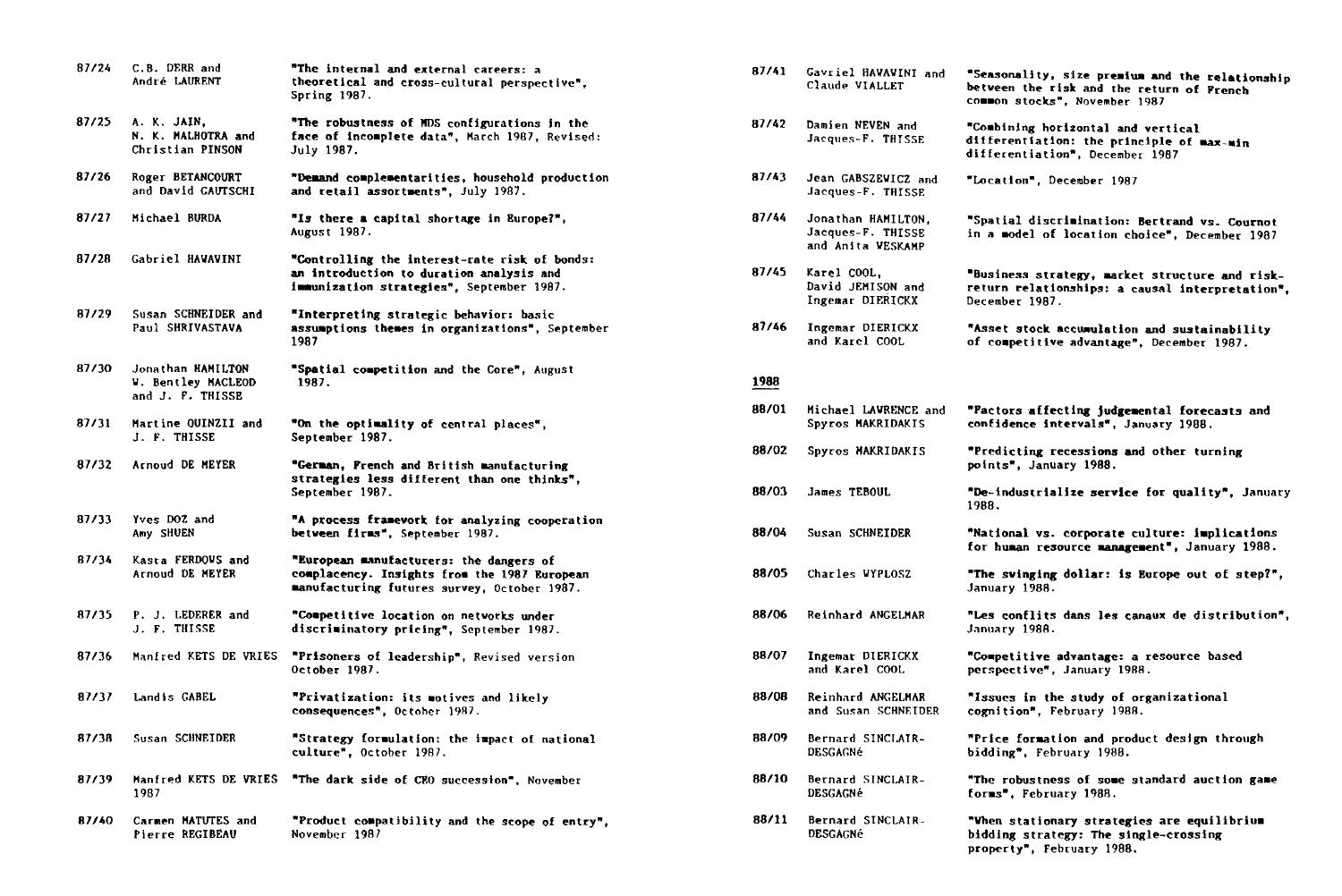| 88/12 | Spyros MAKRIDAKIS                                   | "Business firms and managers in the 21st<br>century", February 1988                                                                                          |
|-------|-----------------------------------------------------|--------------------------------------------------------------------------------------------------------------------------------------------------------------|
| 88/13 | Manfred KETS DE VRIES                               | "Alexithymia in organizational life: the<br>organization man revisited", February 1988.                                                                      |
| 88/14 | Alain NOEL                                          | "The interpretation of strategies: a study of<br>the impact of CEOs on the corporation",<br>March 1988.                                                      |
| 88/15 | Anil DEOLALIKAR and<br>Lars-Hendrik ROLLER          | "The production of and returns from industrial<br>innovation: an econometric analysis for a<br>developing country", December 1987.                           |
| 88/16 | <b>Gabriel HAVAVINI</b>                             | "Market efficiency and equity pricing:<br>international evidence and implications for<br>global investing", March 1988.                                      |
| 88/17 | Michael BURDA                                       | "Monopolistic competition, costs of adjustment<br>and the behavior of European employment",<br>September 1987.                                               |
| 88/18 | Michael BURDA                                       | "Reflections on "Vait Unemployment" in<br>Europe", November 1987, revised February 1988.                                                                     |
| 88/19 | H.J. LAVRENCE and<br>Spyros MAKRIDAKIS              | "Individual bias in judgements of confidence",<br>March 1988.                                                                                                |
| 88/20 | Jean DERMINE.<br>Damien NEVEN and<br>J.F. THISSE    | "Portfolio selection by mutual funds, an<br>equilibrium model", March 1988.                                                                                  |
| 88/21 | James TEBOUL                                        | "De-industrialize service for quality",<br>March 1988 (88/03 Revised).                                                                                       |
| 88/22 | Lars-Hendrik RÖLLER                                 | "Proper Quadratic Punctions with an Application<br>to AT&T", May 1987 (Revised March 1988).                                                                  |
| 88/23 | Sjur Didrik FLAM<br>and Georges ZACCOUR             | "Equilibres de Nash-Cournot dans le marché<br>européen du gaz: un cas où les solutions en<br>boucle ouverte et en feedback coincident",<br>Mars 1988         |
| 88/24 | B. Espen ECKBO and<br>Herwig LANGOHR                | "Information disclosure, means of payment, and<br>takeover premia. Public and Private tender<br>offers in France", July 1985, Sixth revision,<br>April 1988. |
| 88/25 | <b>Everette S. GARDNER</b><br>and Spyros MAKRIDAKIS | "The future of forecasting", April 1988.                                                                                                                     |
| 88/26 | Sjur Didrik FLAM<br>and Georges ZACCOUR             | "Semi-competitive Cournot equilibrium in<br>multistage oligopolies", April 1988.                                                                             |
| 88/27 | Murugappa KRISHNAN<br>Lars-Hendrik RÖLLER           | "Entry game with resalable capacity",<br>April 1988.                                                                                                         |
| 88/28 | Sumantra GHOSHAL and<br>C. A. BARTLETT              | "The multinational corporation as a network:<br>perspectives from interorganizational theory",<br>Nay 1988.                                                  |

| 88/29 | Naresh K. MALHOTRA.<br>Christian PINSON and<br>Arun K. JAIN | "Consumer cognitive complexity and the<br>dimensionality of multidimensional scaling<br>configurations", May 1988. |
|-------|-------------------------------------------------------------|--------------------------------------------------------------------------------------------------------------------|
| 88/30 | Catherine C. ECKEL<br>and Theo VERMAELEN                    | "The financial fallout from Chernobyl: risk<br>perceptions and regulatory response", May 1988.                     |
| 88/31 | Sumantra GHOSHAL and<br>Christopher BARTLETT                | "Creation, adoption, and diffusion of<br>innovations by subsidiaries of multinational<br>corporations", June 1988. |
| 88/32 | Kasra FERDOVS and<br>David SACKRIDER                        | "International manufacturing: positioning<br>plants for success", June 1988.                                       |
| 88/33 | Mihkel M. TOMBAK                                            | "The importance of flexibility in<br>manufacturing", June 1988.                                                    |
| 88/34 | Mihkel M. TOMBAK                                            | "Flexibility: an important dimension in<br>manufacturing", June 1988.                                              |
| 88/35 | Mihkel M. TOMBAK                                            | "A strategic analysis of investment in flexible<br>manufacturing systems", July 1988.                              |
| 88/36 | Vikas TIBREVALA and<br><b>Bruce BUCHANAN</b>                | "A Predictive Test of the NBD Model that<br>Controls for Non-stationarity", June 1988.                             |
| 88/37 | Murugappa KRISHNAN<br>Lars-Hendrik RÖLLER                   | "Regulating Price-Liability Competition To<br>Improve Velfare", July 1988.                                         |
| 88/38 | Manfred KETS DE VRIES                                       | "The Motivating Role of Envy : A Forgotten<br>Factor in Management, April 88.                                      |
| 88/39 | Manfred KETS DE VRIES                                       | "The Leader as Mirror : Clinical Reflections",<br><b>July 1988.</b>                                                |
| 88/40 | Josef LAKONISHOK and<br>Theo VERMAELEN                      | "Anomalous price behavior around repurchase<br>tender offers", August 1988.                                        |
| 88/41 | <b>Charles WYPLOSZ</b>                                      | "Assymetry in the RMS: intentional or<br>systemic?", August 1988.                                                  |
| 88/42 | Paul EVANS                                                  | "Organizational development in the<br>transnational enterprise", June 1988.                                        |
| 88/43 | <b>B. SINCLAIR-DESGACNE</b>                                 | "Group decision support systems implement<br>Bayesian rationality", September 1988.                                |
| 88/44 | Essam MAHMOUD and<br>Spyros MAKRIDAKIS                      | "The state of the art and future directions<br>in combining forecasts", September 1988.                            |
| 88/45 | Robert KORAJCZYK<br>and Claude VIALLET                      | "An empirical investigation of international<br>asset pricing", November 1986, revised August<br>1988.             |
| 88746 | Yves DOZ and<br>Amy SHUEN                                   | "Prom intent to outcome: a process framework<br>for partnerships", August 1988.                                    |
|       |                                                             |                                                                                                                    |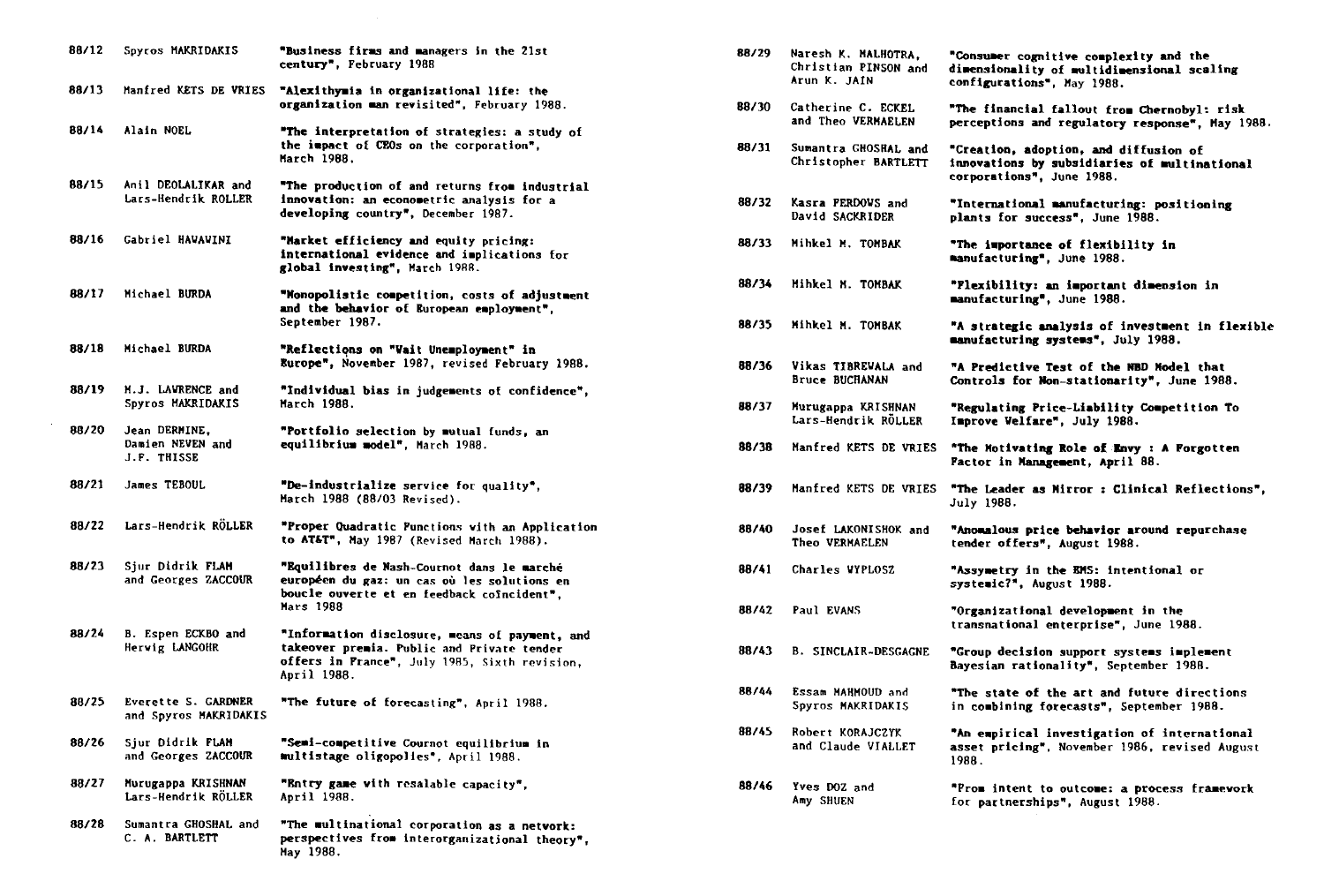| 88/47        | Alain BULTEZ,<br>Els GIJSBRECHTS.<br>Philippe NAERT and<br>Piet VANDEN ABEELE | "Asymmetric cannibalism between substitute<br>items listed by retailers", September 1988.                                                                                      |
|--------------|-------------------------------------------------------------------------------|--------------------------------------------------------------------------------------------------------------------------------------------------------------------------------|
| 88748        | Michael BURDA                                                                 | "Reflections on 'Vait unemployment' in<br>Burope. II", April 1988 revised September 1988.                                                                                      |
| 88/49        | Nathalie DIERKENS                                                             | "Information asymmetry and equity issues",<br>September 1988.                                                                                                                  |
| 88/50        | Rob VEITZ and<br>Arnoud DE MEYER                                              | "Managing expert systems: from inception<br>through updating", October 1987.                                                                                                   |
| 88/51        | Rob VEITZ                                                                     | "Technology, vork, and the organization: the<br>impact of expert systems", July 1988.                                                                                          |
| 88/52        | Susan SCHNEIDER and<br>Reinhard ANGELMAR                                      | "Cognition and organizational analysis: vho's<br>minding the store?", September 1988.                                                                                          |
| 88/53        | Manfred KETS DE VRIES                                                         | "Whatever happened to the philosopher-king: the<br>leader's addiction to pover, September 1988.                                                                                |
| <b>88/54</b> | Lars-Hendrik RÖLLER<br>and Mihkel M. TOMBAK                                   | "Strategic choice of flexible production<br>technologies and velfare implications",<br>October 1988                                                                            |
| 88/55        | Peter BOSSAERTS<br>and Pierre HILLION                                         | "Method of moments tests of contingent claims<br>asset pricing models", October 1988.                                                                                          |
| 88/56        | Pierre HILLION                                                                | "Size-sorted portfolios and the violation of<br>the random walk hypothesis: Additional<br>empirical evidence and implication for tests<br>of asset pricing models", June 1988. |
| 88/57        | Vilfried VANHONACKER<br>and Lydia PRICE                                       | "Data transferability: estimating the response<br>effect of future events based on historical<br>analogy", October 1988.                                                       |
| 88/58        | <b>B. SINCLAIR-DESGAGNE</b><br>and Mihkel M. TOMBAK                           | "Assessing economic inequality", November 1988.                                                                                                                                |
| 88/59        | Martin KILDUFF                                                                | "The interpersonal structure of decision<br>making: a social comparison approach to<br>organizational choice", November 1988.                                                  |
| 88760        | Michael BURDA                                                                 | "Is mismatch really the problem? Some estimates<br>of the Chelwood Gate II model with US data".<br>September 1988.                                                             |
| 88/61        | Lars-Hendrik RÖLLER                                                           | "Modelling cost structure: the Bell System<br>revisited", November 1988.                                                                                                       |
| 88/62        | Cynthia VAN HULLE,<br>Theo VERMAELEN and<br>Paul DE VOUTERS                   | "Regulation, taxes and the market for corporate<br>control in Belgium", September 1988.                                                                                        |
|              |                                                                               |                                                                                                                                                                                |

| 88/63 | Fernando NASCIMENTO<br>and Vilfried R.<br>VANBONACKER    | "Strategic pricing of differentiated consumer<br>durables in a dynamic duopoly: a numerical<br>analysis", October 1988.                                                        |
|-------|----------------------------------------------------------|--------------------------------------------------------------------------------------------------------------------------------------------------------------------------------|
| 88/64 | Kasra FERDOVS                                            | "Charting strategic roles for international<br>factories", December 1988.                                                                                                      |
| 88/65 | Arnoud DE MEYER<br>and Kasra FERDOVS                     | "Quality up, technology down", October 1988.                                                                                                                                   |
| 88/66 | Nathalie DIERKENS                                        | "A discussion of exact measures of information<br>assymetry: the example of Myers and Majluf<br>model or the importance of the asset structure<br>of the firm", December 1988. |
| 88/67 | Paul S. ADLER and<br>Kasra FERDOVS                       | "The chief technology officer", December 1988.                                                                                                                                 |
| 1989  |                                                          |                                                                                                                                                                                |
| 89/01 | Joyce K. BYRER and<br>Tavfik JELASSI                     | "The impact of language theories on DSS<br>dialog", January 1989.                                                                                                              |
| 89/02 | Louis A. LE BLANC<br>and Tawfik JELASSI                  | "DSS software selection: a multiple criteria<br>decision methodology", January 1989.                                                                                           |
| 89/03 | Beth H. JONES and<br>Tavfik JELASSI                      | "Negotiation support: the effects of computer<br>intervention and conflict level on bargaining<br>outcome", January 1989.                                                      |
| 89/04 | Kasra FERDOVS and<br>Arnoud DE MEYER                     | "Lasting improvement in manufacturing<br>performance: In search of a new theory",<br>January 1989.                                                                             |
| 89/05 | Martin KILDUFF and<br>Reinhard ANGELMAR                  | "Shared history or shared culture? The effects<br>of time, culture, and performance on<br>institutionalization in simulated<br>organizations", January 1989.                   |
| 89/06 | Mihkel M. TOMBAK and<br><b>B. SINCLAIR-DESGAGNE</b>      | "Coordinating manufacturing and business<br>strategies: I", February 1989.                                                                                                     |
| 89/07 | Damien J. NEVEN                                          | "Structural adjustment in European retail<br>banking. Some view from industrial<br>organisation", January 1989.                                                                |
| 89/08 | Arnoud DE MEYER and<br>Hellmut SCHÜTTE                   | "Trends in the development of technology and<br>their effects on the production structure in<br>the European Community", January 1989.                                         |
| 89/09 | Damien NEVEN,<br>Carmen MATUTES and<br>Marcel CORSTJENS  | "Brand proliferation and entry deterrence",<br>February 1989.                                                                                                                  |
| 89/10 | Nathalie DIERKENS,<br>Bruno GERARD and<br>Pierre HILLION | "A market based approach to the valuation of<br>the assets in place and the growth<br>opportunities of the firm", December 1988.                                               |
|       |                                                          |                                                                                                                                                                                |

 $\mathcal{L}^{\text{max}}_{\text{max}}$  and  $\mathcal{L}^{\text{max}}_{\text{max}}$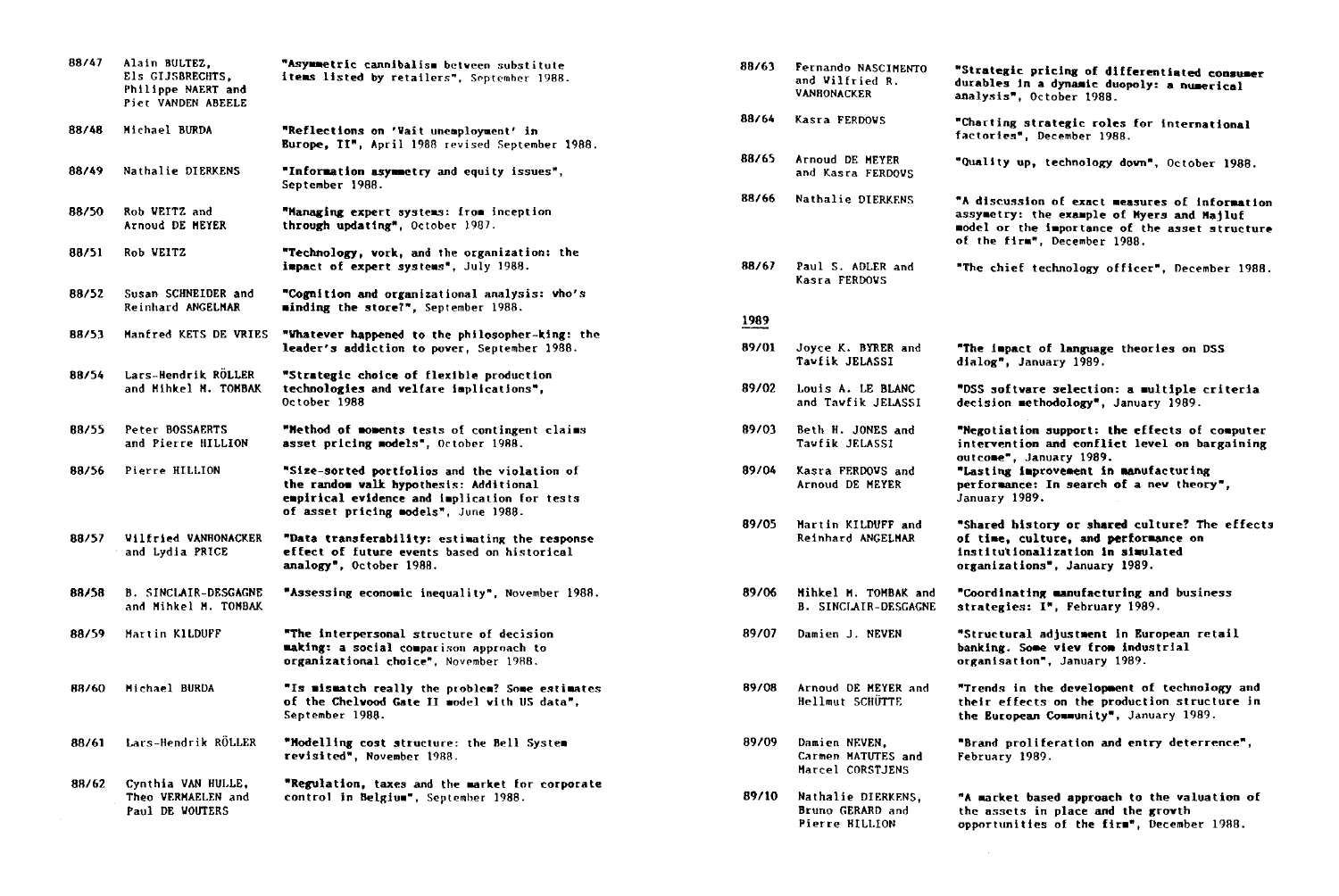| 89/11 | Manfred KETS DE VRIES<br>and Alain NOEL                                                            | "Understanding the leader-strategy interface:<br>application of the strategic relationship<br>interview method", February 1989. |
|-------|----------------------------------------------------------------------------------------------------|---------------------------------------------------------------------------------------------------------------------------------|
| 89/12 | <b>Vilfried VANHONACKER</b>                                                                        | "Estimating dynamic response models when the<br>data are subject to different temporal<br>aggregation", January 1989.           |
| 89/13 | Manfred KETS DE VRIES                                                                              | "The impostor syndrome: a disquieting<br>phenomenon in organizational life", February<br>1989.                                  |
| 89/14 | Reinhard ANGELMAR                                                                                  | "Product innovation: a tool for competitive<br>advantage", March 1989.                                                          |
| 89/15 | Reinhard ANGELMAR                                                                                  | "Evaluating a firm's product innovation<br>performance", March 1989.                                                            |
| 89/16 | <b>Vilfried VANHONACKER,</b><br>Donald LEHMANN and<br>Fareena SULTAN                               | "Combining related and sparse data in linear<br>regression models", February 1989.                                              |
| 89/17 | Gilles AMADO,<br>Claude FAUCHEUX and<br>André LAURENT                                              | "Changement organisationnel et réalités<br>culturelles: contrastes franco-américains",<br>March 1989.                           |
| 89/18 | Srinivasan BALAK-<br>RISHNAN and<br>Mitchell KOZA                                                  | "Information asymmetry, market failure and<br>joint-ventures: theory and evidence",<br>March 1989                               |
| 89/19 | Vilfried VANHONACKER,<br>Donald LEHMANN and<br>Fareena SULTAN                                      | "Combining related and sparse data in linear<br>regression wodels".<br><b>Revised March 1989</b>                                |
| 89/20 | <b>Vilfried VANHONACKER</b><br>and Russell WINER                                                   | "A rational random behavior model of choice",<br>Revised March 1989                                                             |
| 89/21 | Arnoud de MEYER and<br>Kasra FERDOVS                                                               | "Influence of manufacturing improvement<br>programmes on performance", April 1989                                               |
| 89/22 | Manfred KETS DE VRIES<br>and Sydney PERZOV                                                         | "What is the role of character in<br>psychoanalysis? April 1989                                                                 |
| 89/23 | Robert KORAJCZYK and<br><b>Claude VIALLET</b>                                                      | "Equity risk premia and the pricing of foreign<br>exchange risk" April 1989                                                     |
| 89/24 | Martin KILDUFF and<br>Mitchel ABOLAFIA                                                             | "The social destruction of reality:<br>Organisational conflict as social drama"<br>Аргіl 1989                                   |
| 89/25 | Roger BETANCOURT and<br>David GAUTSCHI                                                             | "Two essential characteristics of retail<br>markets and their economic consequences"<br>March 1989                              |
| 89/26 | Charles BEAN.<br>Edwond MALINVAUD,<br>Peter BERNHOLZ,<br>Francesco GIAVAZZI<br>and Charles VYPLOSZ | Macroeconomic policies for 1992:<br>the.<br>transition and after", April 1989                                                   |

| 89/27 | David KRACKHARDT and<br>Martin KILDUFF               | "Priendship patterns and cultural attributions:<br>the control of organizational diversity",<br>April 1989                                            |
|-------|------------------------------------------------------|-------------------------------------------------------------------------------------------------------------------------------------------------------|
| 89/28 | Martin KILDUFF                                       | "The interpersonal structure of decision<br>making: a social comparison approach to<br>organizational choice", Revised April 1989                     |
| 89/29 | Robert GOGEL and<br>Jean-Claude LARRECHE             | "The battlefield for 1992: product strength<br>and geographic coverage", May 1989                                                                     |
| 89/30 | Lars-Hendrik ROLLER<br>and Mihkel M. TOMBAK          | "Competition and Investment in Plexible<br>Technologies", May 1989                                                                                    |
| 89/31 | Michael C. BURDA and<br>Stefan GERLACH               | "Intertemporal prices and the US trade balance<br>in durable goods", July 1989                                                                        |
| 89/32 | Peter HAUG and<br>Tawfik JELASSI                     | "Application and evaluation of a multi-criteria<br>decision support system for the dynamic<br>selection of U.S. manufacturing locations",<br>May 1989 |
| 89/33 | Bernard SINCLAIR-<br><b>DESGAGNE</b>                 | "Design flexibility in monopsonistic<br>industries", May 1989                                                                                         |
| 89/34 | Sumantra GHOSHAL and<br>Nittin NOHRIA                | "Requisite variety versus shared values:<br>managing corporate-division relationships in<br>the M-Porm organisation", May 1989                        |
| 89/35 | Jean DERMINE and<br>Pierre HILLION                   | "Deposit rate ceilings and the market value of<br>banks: The case of France $1971-1981$ , May 1989                                                    |
| 89/36 | Martin KILDUFF                                       | "A dispositional approach to social networks:<br>the case of organizational choice", May 1989                                                         |
| 89/37 | <b>Manfred KETS DE VRIES</b>                         | "The organisational fool: balancing a leader's<br>hubris", Hay 1989                                                                                   |
| 89/38 | Manfrd KETS DE VRIES                                 | "The CBO blues". June 1989                                                                                                                            |
| 89/39 | Robert KORAJCZYK and<br>Claude VIALLET               | "An empirical investigation of international<br>asset pricing", (Revised June 1989)                                                                   |
| 89/40 | <b>Balaji CHAKRAVARTHY</b>                           | "Management systems for innovation and<br>productivity", June 1989                                                                                    |
| 89/41 | <b>B. SINCLAIR-DESGAGNE</b><br>and Nathalie DIERKENS | "The strategic supply of precisions", June 1989                                                                                                       |
| 89/42 | Robert ANSON and<br>Tawfik JELASSI                   | "A development framework for computer-supported<br>conflict resolution", July 1989                                                                    |
| 89/43 | Michael BURDA                                        | "A note on firing costs and severance benefits<br>in equilibrium unemployment", June 1989                                                             |
| 89/44 | Balaji CHAKRAVARTHY<br>and Peter LORANGE             | "Strategic adaptation in multi-business firms",<br>June 1989                                                                                          |
| 89/45 | Rob VEITZ and<br>Arnoud DE MEYER                     | "Managing expert systems:<br>a framework and case<br>study", June 1989                                                                                |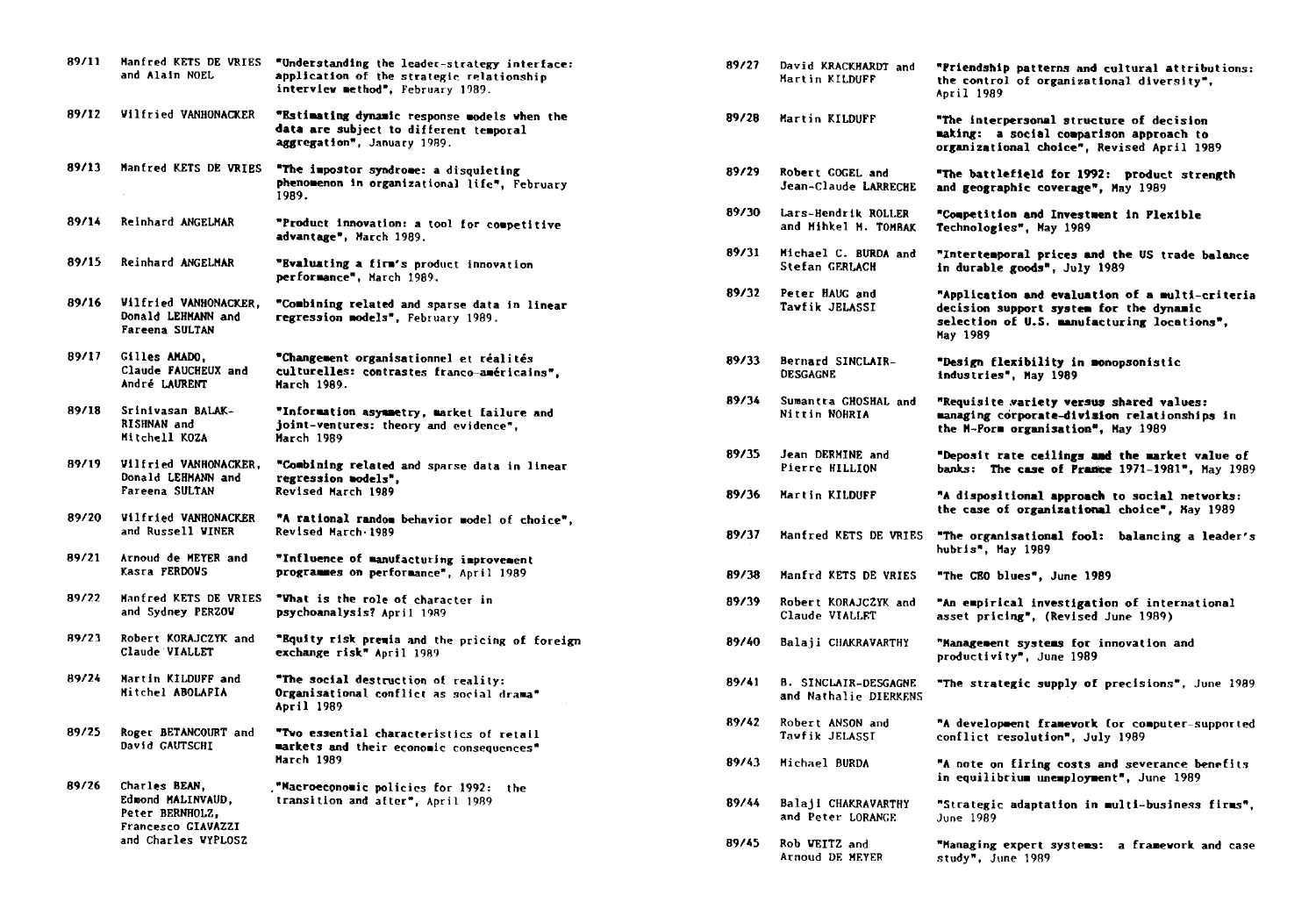| 89/46                      | Marcel CORSTJENS,<br>Carmen MATUTES and<br>Damien NEVEN  | "Entry Encouragement", July 1989                                                                                                   |
|----------------------------|----------------------------------------------------------|------------------------------------------------------------------------------------------------------------------------------------|
| 89/47                      | Manfred KETS DE VRIES<br>and Christine MEAD              | "The global dimension in leadership and<br>organization:<br>issues and controversies".<br>April 1989                               |
| 89/48                      | Damien NEVEN and<br>Lars-Hendrik ROLLER                  | "Buropean integration and trade flows",<br><b>August 1989</b>                                                                      |
| 89/49                      | Jean DERMINE                                             | "Home country control and mutual recognition",<br><b>July 1989</b>                                                                 |
| 89/50                      | Jean DERMINE                                             | "The specialization of financial institutions,<br>the EEC model", August 1989                                                      |
| 89/51                      | Spyros MAKRIDAKIS                                        | "Sliding simulation: a new approach to time<br>series forecasting", July 1989                                                      |
| 89/52                      | Arnoud DE MEYER                                          | "Shortening development cycle times:<br>manufacturer's perspective", August 1989                                                   |
| 89/53                      | Spyros MAKRIDAKIS                                        | "Why combining works?", July 1989                                                                                                  |
| 89/54                      | S. BALAKRISHNAN<br>and Mitchell KOZA                     | "Organisation costs and a theory of joint<br>ventures", September 1989                                                             |
| 89/55                      | H. SCHUTTE                                               | "Buro-Japanese cooperation in information<br>technology", September 1989                                                           |
| 89/56                      | Vilfried VANHONACKER<br>and Lydia PRICE                  | "On the practical usefulness of meta-analysis<br>results", September 1989                                                          |
| 89/57                      | Taekvon KIM.<br>Lars-Hendrik ROLLER<br>and Mihkel TOMBAK | <b>"Market growth and the diffusion of</b><br>multiproduct technologies", September 1989                                           |
| 89/58                      | Lars-Hendrik ROLLER<br>(RP, TM) and Mihkel TOMBAK        | "Strategic aspects of flexible production<br>technologies", October 1989                                                           |
| 89/59<br>(08)              | Daphna ZEVADI,<br>Alain NOEL and<br>Mihkel TOMBAK        | Manfred KETS DE VRIES, "Locus of control and entrepreneurship:<br>$\overline{a}$<br>three-country comparative study", October 1989 |
| 89/60<br>(TM)              | Enver YUCESAN and<br>Lee SCHRUBEN                        | "Simulation graphs for design and analysis of<br>discrete event simulation models", October 1989                                   |
| 89/61<br>(M <sub>1</sub> ) | Susan SCHNEIDER and<br>Arnoud DE MEYER                   | "Interpreting and responding to strategic<br>issues:<br>The impact of national culture".<br>October 1989                           |
| 89/62<br>(TH)              | Arnoud DE MEYER                                          | "Technology strategy and international R & D<br>operations", October 1989                                                          |
| 89/63<br>(TN)              | Enver YUCESAN and<br>Lee SCHRUBEN                        | "Bquivalence of simulations:<br>A graph theoretic<br>approach", November 1989                                                      |
|                            |                                                          |                                                                                                                                    |

| 89/64<br>(T <sub>H</sub> ) | Enver YUCESAN and<br>Lee SCHRUBEN     | "Complexity of simulation models:<br>A graph<br>theoretic approach", November 1989                             |
|----------------------------|---------------------------------------|----------------------------------------------------------------------------------------------------------------|
| 89/65<br>(ТН.<br>AC, PIN)  | Soumitra DUTTA and<br>Piero BONISSONE | "MARS:<br>A mergers and acquisitions reasoning<br>system", November 1989                                       |
| 89/66<br>(TN, EP)          | <b>B. SINCLAIR-DESGAGNE</b>           | "On the regulation of procurement bids",<br>November 1989                                                      |
| 89/67<br>(FIN)             | Peter BOSSAERTS and<br>Pierre HILLION | "Market microstructure effects of government<br>intervention in the foreign exchange market",<br>December 1989 |
|                            |                                       |                                                                                                                |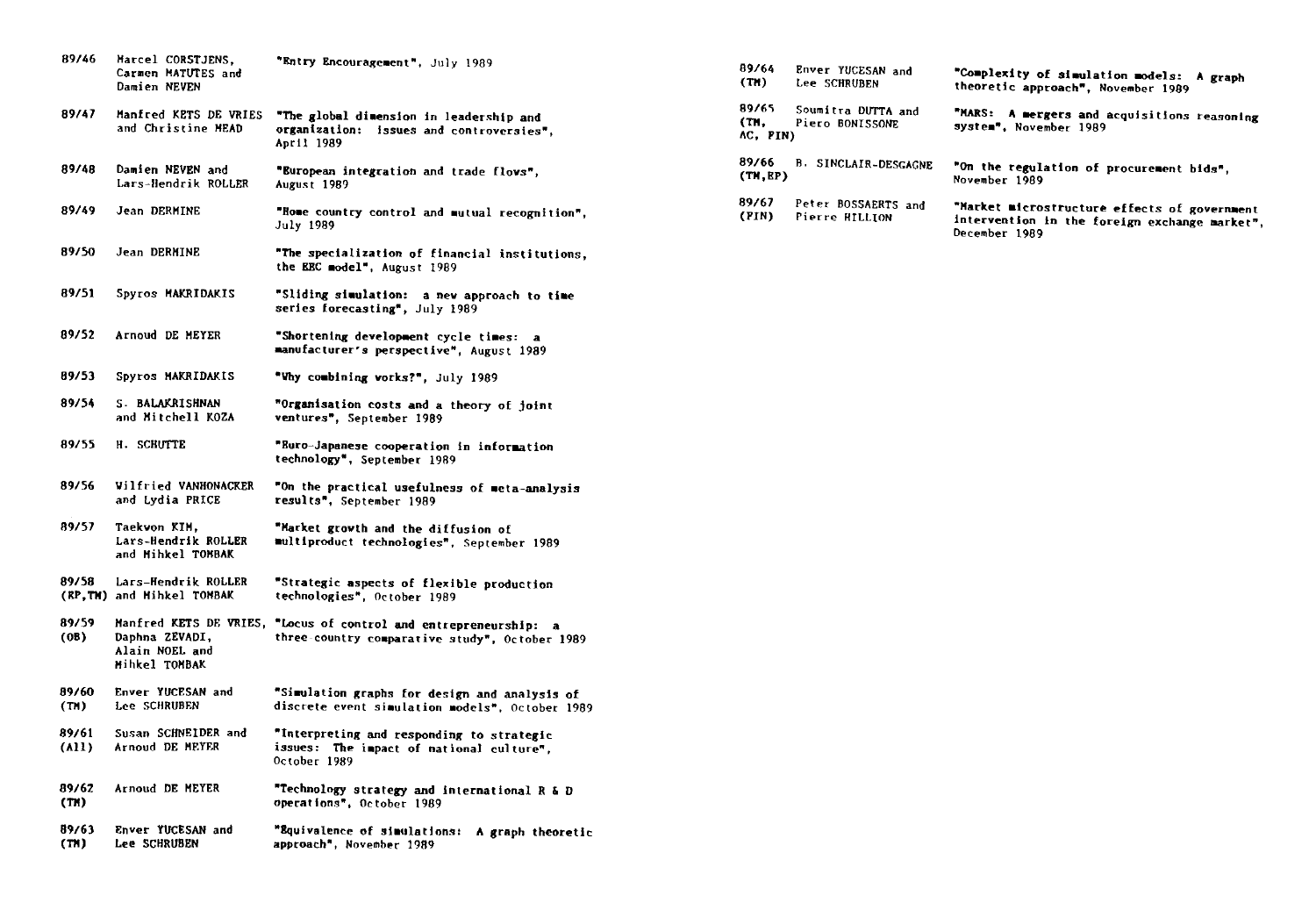|                         |                                                    | 90/01/TH B. SINCLAIR-DESGAGNE "Unavoidable Mechanisus", January 1990                                                                                                    |                        |                                                          |                                                                                                                 |
|-------------------------|----------------------------------------------------|-------------------------------------------------------------------------------------------------------------------------------------------------------------------------|------------------------|----------------------------------------------------------|-----------------------------------------------------------------------------------------------------------------|
| <b>BP/AC</b>            |                                                    |                                                                                                                                                                         | 90/17<br>FIN.          | Nathalie DIERKENS                                        | "Information Asymmetry and Equity Issues",<br>Revised January 1990                                              |
|                         | 90/02/EP Michael BURDA                             | "Monopolistic Competition, Costs of<br>Adjustment, and the Behaviour of European<br>Manufacturing Employment", January 1990                                             | 90/18<br><b>MKT</b>    | <b>Wilfried VANHONACKER</b>                              | "Managerial Decision Rules and the Estimation<br>of Dynamic Sales Response Models", Revised<br>January 1990     |
| 90/04/                  | 90/03/TH Arnoud DE MEYER                           | "Management of Communication in International<br>Research and Development", January 1990                                                                                | 90/19<br>TM            | Beth JONES and<br>Tawfik JELASSI                         | "The Effect of Computer Intervention and Task<br>Structure on Bargaining Outcome", Pebruary<br>1990             |
|                         |                                                    | Gabriel HAVAVINI and "The Transformation of the European Pinancial<br>PIN/EP Eric RAJENDRA Services Industry: Prom<br>Fragmentation to<br>Integration", January<br>1990 | 90/20<br>TH            | Tawfik JELASSI.<br>Gregory KERSTEN and<br>Stanley ZIONTS | "An Introduction to Group Decision and<br>Negotiation Support", Pebruary 1990                                   |
| 90/05/<br><b>PIN/RP</b> | <b>Gabriel HAVAVINI and</b><br>Bertrand JACQUILLAT | "European Equity Markets: Tovard 1992 and<br>Beyond", January 1990                                                                                                      | 90/21<br>FIN           | Roy SMITH and<br>Ingo VALTER                             | "Reconfiguration of the Global Securities<br>Industry in the 1990's", February 1990                             |
| 90/06/<br>PIN/EP        | Gabriel HAVAVINI and<br>Eric RAJENDRA              | "Integration of European Equity Markets:<br>Implications of Structural Change for Key<br>Market Participants to and Beyond 1992".<br>January 1990                       | 90/22<br><b>FIN</b>    | Ingo VALTER                                              | "European Pinancial Integration and Its<br>Implications for the United States", February<br>1990                |
| 90/07<br><b>FIN/RP</b>  | Gabriel HAVAVINI                                   | "Stock Market Anomalies and the Pricing of<br>Equity on the Tokyo Stock Exchange", January<br>1990                                                                      | 90/23<br>EP/SN         | Damien NEVEN                                             | "EEC Integration towards 1992: Some<br>Distributional Aspects", Revised December 1989                           |
| 90/08/<br>TH/RP         | Tavfik JELASSI and<br><b>B. SINCLAIR-DESGAGNE</b>  | "Modelling with MCDSS: What about Ethics?",<br>January 1990                                                                                                             | 90/24<br>PIN/EP        | Lars Tyge NIELSEN                                        | "Positive Prices in CAPN", January 1990                                                                         |
| 90/09/<br>8P/FIN        | Alberto GIOVANNINI<br>and Jae VON PARK             | "Capital Controls and International Trade<br>Finance", January 1990                                                                                                     | 90/25<br><b>FIN/EP</b> | Lars Tyge NIELSEN                                        | "Existence of Equilibrium in CAPM", January<br>1990                                                             |
| 90/10/TH                | Joyce BRYER and<br>Tavfik JELASSI                  | "The Impact of Language Theories on DSS                                                                                                                                 | 90/26<br>OB/BP         | Charles KADUSHIN and<br>Michael BRIMM                    | "Why networking Pails: Double Binds and the<br>Limitations of Shadov Netvorks", Pebruary 1990                   |
|                         | 90/11/TH Enver YUCESAN                             | Dialog", January 1990<br>"An Overview of Frequency Domain Methodology                                                                                                   | 90/27<br>TH.           | Abbas FOROUGHI and<br>Tawfik JELASSI                     | "NSS Solutions to Major Negotiation Stumbling<br>Blocks", February 1990 -                                       |
|                         |                                                    | for Simulation Sensitivity Analysis",<br>January 1990                                                                                                                   | 90/28<br>TM            | Arnoud DE MEYER                                          | "The Manufacturing Contribution to<br>Innovation", February 1990                                                |
|                         | 90/12/EP Michael BURDA                             | "Structural Change, Unemployment Benefits and<br>Bigh Unemployment: A U.S.-European<br>Comparison", January 1990                                                        | 90/29<br><b>PIN/AC</b> | Nathalie DIERKENS                                        | "A Discussion of Correct Measures of<br>Information Asymmetry", January 1990                                    |
| 90/13/TH                | Soumitra DUTTA and<br>Shashi SHEKHAR               | "Approximate Reasoning about Temporal<br>Constraints in Real Time Planning and Search",<br>January 1990                                                                 | 90/30<br>PIN/PP        | Lars Tyge NIELSEN                                        | "The Expected Utility of Portfolios of<br>Assets", March 1990                                                   |
| 90/14/TH                | Albert ANGEHRN and<br>Hans-Jakob LüTHI             | "Visual Interactive Modelling and Intelligent<br>DSS: Putting Theory Into Practice",                                                                                    | 90/31<br><b>NKT/RP</b> | David GAUTSCHI and<br>Roger BETANCOURT                   | "What Determines U.S. Retail Margins?",<br>February 1990                                                        |
| 90/15/TM                | Arnoud DE MEYER,                                   | January 1990<br>"The Internal Technological Reneval of a<br>Dirk DESCHOOLMEESTER, Business Unit with a Mature Technology",                                              | 90/32<br>SN            | Srinivasan BALAK-<br>RISHNAN and<br>Mitchell KOZA        | "Information Asymmetry, Adverse Selection and<br>Joint-Ventures: Theory and Evidence",<br>Revised, January 1990 |
|                         | Rudy MOENAERT and<br>Jan BARBE                     | January 1990                                                                                                                                                            | 90/33<br>OВ            | Caren SIEHL,<br>David BOVEN and<br>Christine PEARSON     | "The Role of Rites of Integration in Service<br>Delivery", March 1990                                           |

| 1990             |                                                   |                                                                                                                                                                        | 90/16<br>7IN.          | Richard LEVICH and<br>Ingo VALTER                        | "Tax-Driven Regulatory Drag: Buropean<br>Financial Centers in the 1990's", January 1990                         |
|------------------|---------------------------------------------------|------------------------------------------------------------------------------------------------------------------------------------------------------------------------|------------------------|----------------------------------------------------------|-----------------------------------------------------------------------------------------------------------------|
| BP/AC            |                                                   | 90/01/TM B. SINCLAIR-DESGAGNE "Unavoidable Mechanisms", January 1990                                                                                                   | 90/17<br>PIN.          | Nathalie DIERKENS                                        | "Information Asymmetry and Bquity Issues",<br>Revised January 1990                                              |
|                  | 90/02/EP Michael BURDA                            | "Monopolistic Competition, Costs of<br>Adjustment, and the Behaviour of European<br>Manufacturing Employment", January 1990                                            | 90/18<br><b>MKT</b>    | Wilfried VANHONACKER                                     | "Managerial Decision Rules and the Batimation<br>of Dynamic Sales Response Models", Revised<br>January 1990     |
|                  | 90/03/TH Arnoud DE MEYER                          | "Management of Communication in International<br>Research and Development", January 1990                                                                               | 90/19<br>TM            | Beth JONES and<br>Tawfik JELASSI                         | "The Effect of Computer Intervention and Task<br>Structure on Bargaining Outcome", Pebruary                     |
| 90/04/           | Gabriel HAVAVINI and                              | "The Transformation of the European Pinancial<br>PIN/EP Eric RAJENDRA Services Industry: From                                                                          |                        |                                                          | 1990                                                                                                            |
|                  |                                                   | Pragmentation to<br>Integration", January<br>1990                                                                                                                      | 90/20<br>TH            | Tawfik JELASSI,<br>Gregory KERSTEN and<br>Stanley ZIONTS | "An Introduction to Group Decision and<br>Negotiation Support", Pebruary 1990                                   |
| 90/05/<br>PIN/RP | Gabriel HAVAVINI and<br>Bertrand JACQUILLAT       | "European Equity Markets: Toward 1992 and<br>Beyond", January 1990                                                                                                     | 90/21<br><b>FIN</b>    | Roy SMITH and<br>Ingo VALTER                             | "Reconfiguration of the Global Securities<br>Industry in the 1990's", Pebruary 1990                             |
| 90/06/<br>PIN/EP | Eric RAJENDRA                                     | Gabriel HAVAVINI and "Integration of European Equity Markets:<br>Implications of Structural Change for Key<br>Market Participants to and Beyond 1992",<br>January 1990 | 90/22<br><b>FIN</b>    | Ingo WALTER                                              | "European Pinancial Integration and Its<br>Implications for the United States", February<br>1990                |
| 90/07<br>PIN/RP  | Gabriel HAVAVINI                                  | "Stock Market Anomalies and the Pricing of<br>Equity on the Tokyo Stock Exchange", January<br>1990                                                                     | 90/23<br>EP/SM         | Damien NEVEN                                             | "EEC Integration towards 1992: Some<br>Distributional Aspects", Revised December 1989                           |
| 90/08/<br>TM/RP  | Tavfik JELASSI and<br><b>B. SINCLAIR-DESGAGNE</b> | "Modelling with MCDSS: What about Ethics?",<br>January 1990                                                                                                            | 90/24<br>PIN/EP        | Lars Tyge NIELSEN                                        | "Positive Prices in CAPN", January 1990                                                                         |
| 90/09/<br>BP/PIN | Alberto GIOVANNINI<br>and Jae VON PARK            | "Capital Controls and International Trade<br>Finance", January 1990                                                                                                    | 90/25<br><b>FIN/EP</b> | Lars Tyge NIELSEN                                        | "Existence of Equilibrium in CAPM", January<br>1990                                                             |
| 90/10/TH         | Joyce BRYER and<br>Tavfik JELASSI                 | "The Impact of Language Theories on DSS<br>Dialog", January 1990                                                                                                       | 90/26<br>OB/BP         | Charles KADUSHIN and<br>Michael BRIMM                    | "Why networking Pails: Double Binds and the<br>Limitations of Shadow Networks", Pebruary 1990                   |
|                  | 90/11/TM Enver YUCESAN                            | "An Overview of Prequency Domain Methodology                                                                                                                           | 90/27<br>TH.           | Abbas FOROUGHI and<br>Tawfik JELASSI                     | "NSS Solutions to Major Negotiation Stumbling<br>Blocks", February 1990                                         |
|                  |                                                   | for Simulation Sensitivity Analysis",<br>January 1990                                                                                                                  | 90/28<br>TM            | Arnoud DE MEYER                                          | "The Manufacturing Contribution to<br>Innovation", February 1990                                                |
|                  | 9O/12/BP – Michael BURDA                          | "Structural Change, Unemployment Benefits and<br>Bigh Unemployment: A U.S.-European<br>Comparison", January 1990                                                       | 90/29<br><b>PIN/AC</b> | Nathalie DIERKENS                                        | "A Discussion of Correct Measures of<br>Information Asymmetry", January 1990                                    |
|                  | 90/13/TM – Soumitra DUTTA and<br>Shashi SHEKHAR   | "Approximate Reasoning about Temporal<br>Constraints in Real Time Planning and Search".<br>January 1990                                                                | 90/30<br>PIN/PP        | Lars Tyge NIELSEN                                        | <b>"The Expected Utility of Portfolios of</b><br>Assets", March 1990                                            |
|                  | 90/14/TM Albert ANGEHRN and<br>Hans-Jakob LüTHI   | "Visual Interactive Modelling and Intelligent<br>DSS: Putting Theory Into Practice".<br>January 1990                                                                   | 90/31<br><b>NKT/RP</b> | David GAUTSCHI and<br>Roger BETANCOURT                   | "What Determines U.S. Retail Margins?",<br>February 1990                                                        |
| 90/15/ <b>TN</b> | Arnoud DE MEYER,                                  | "The Internal Technological Reneval of a<br>Dirk DESCHOOLMEESTER, Business Unit with a Mature Technology",                                                             | 90/32<br>SH            | Srinivasan BALAK-<br>RISHNAN and<br>Mitchell KOZA        | "Information Asymmetry, Adverse Selection and<br>Joint-Ventures: Theory and Evidence",<br>Revised, January 1990 |
|                  | Rudy MOENAERT and<br>Jan BARBE                    | January 1990                                                                                                                                                           | 90/33<br>0B.           | Caren SIEHL.<br>David BOVEN and<br>Christine PEARSON     | "The Role of Rites of Integration in Service<br>Delivery", March 1990                                           |